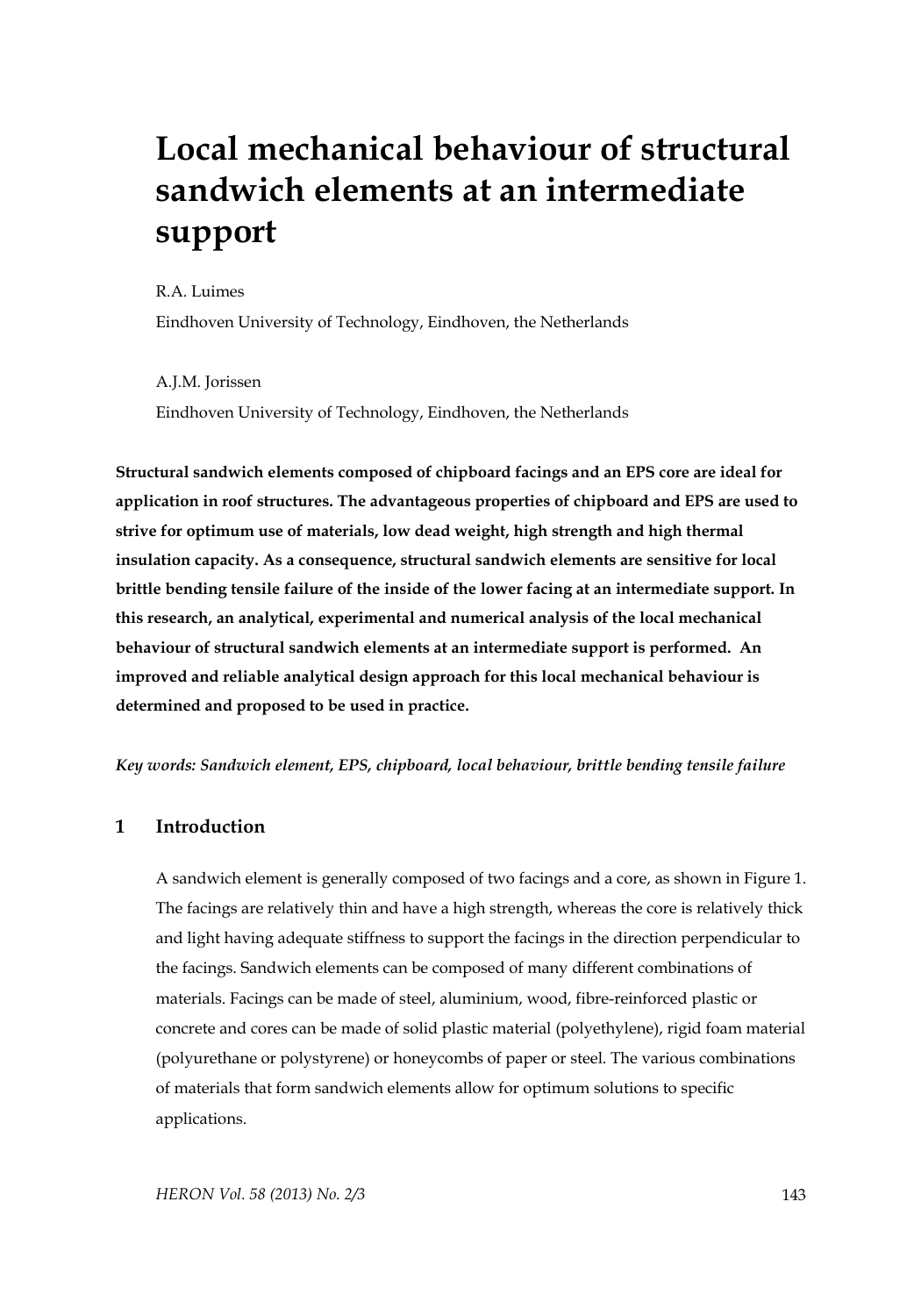

*Figure 1. Composition of a typical sandwich element* 

The research described in this paper focuses on the combination of chipboard facings and an expanded polystyrene core (EPS) (Fig. 2). These types of structural sandwich elements combine the advantageous properties of chipboard, having load-bearing capacity and the ability to protect the core from mechanical damage and fire with those of EPS being lightweight and providing thermal and acoustic insulation. Both materials are bonded together with an adhesive and perform as a composite structure resulting in structural sandwich elements that are ideal for application in wall- and roof structures (Fig. 3).



*Figure 2. Structural sandwich element composed of chipboard facings and an expanded polystyrene (EPS) core [10]* 



*Figure 3. Structural sandwich roof element that is hoisted onto a precast concrete floor [10]*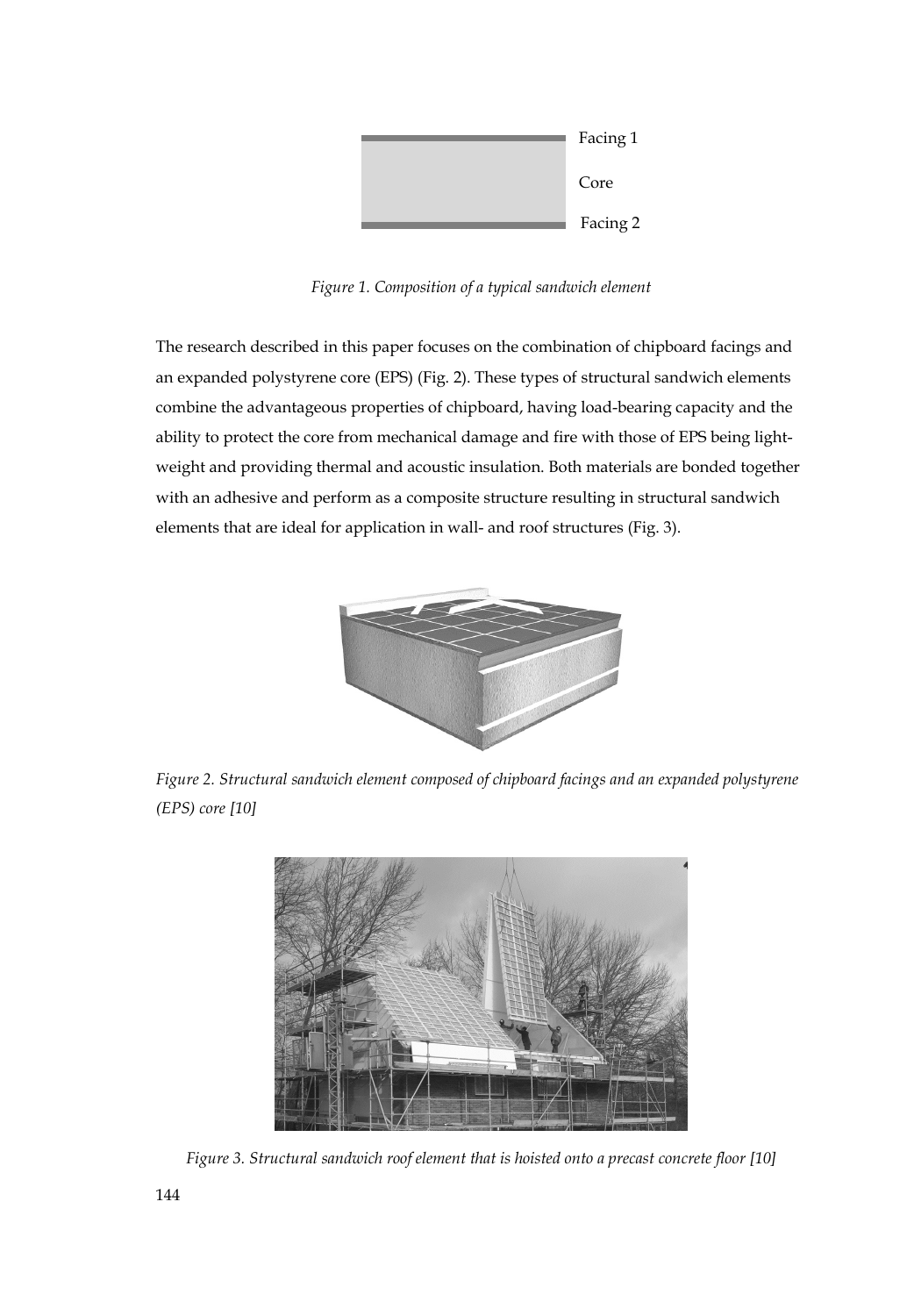Structural sandwich roof elements are an innovative solution for the efficient and fast construction of roof structures. The advantageous properties of chipboard and EPS can be used to strive for structural sandwich roof elements that achieve the optimum use of materials, low dead weight, high strength, large spans and high thermal insulation capacity. As a consequence of this pursuit, structural sandwich roof elements are sensitive to facing, core and adhesive stresses which can induce local failure.

Analytical solutions concerning local mechanical behaviour of structural sandwich elements are derived by Stichting Keuringsbureau Hout (SKH) [1] and Davies [2]. Both publications describe univocal local mechanical behaviour. However, both publications are not univocal regarding the derivation and formulation of the analytical solutions. Moreover, experimental analysis performed by De Groot [3] indicates that the analytical solutions may lead to unsafe situations as the ultimate failure load is overestimated.

The problem definition of this research is therefore formulated as follows:

- Existing analytical solutions that describe local mechanical behaviour of structural sandwich elements at an intermediate support are not univocal.
- Existing analytical solutions that describe the local mechanical behaviour of structural sandwich elements at an intermediate support may be unsafe as the ultimate failure load is overestimated.

Performing research is essential to obtain more insight in the local mechanical behaviour of structural sandwich elements leading to improved and reliable analytical solutions to prevent possible unsafe situations in practice. The gathered increased understanding of the local mechanical behaviour will not only result in improved analytical solutions, but may also contribute to an optimal design of the structural sandwich element.

The objective of the research project is therefore formulated as follows:

*The research objective is to formulate an improved and reliable analytical design approach of the local mechanical behaviour of structural sandwich elements at an intermediate support.* 

In addition to the research objective, several assumptions, simplifications and limitations are made to narrow down the scope of this research project. The following general assumptions, simplifications and limitations are made.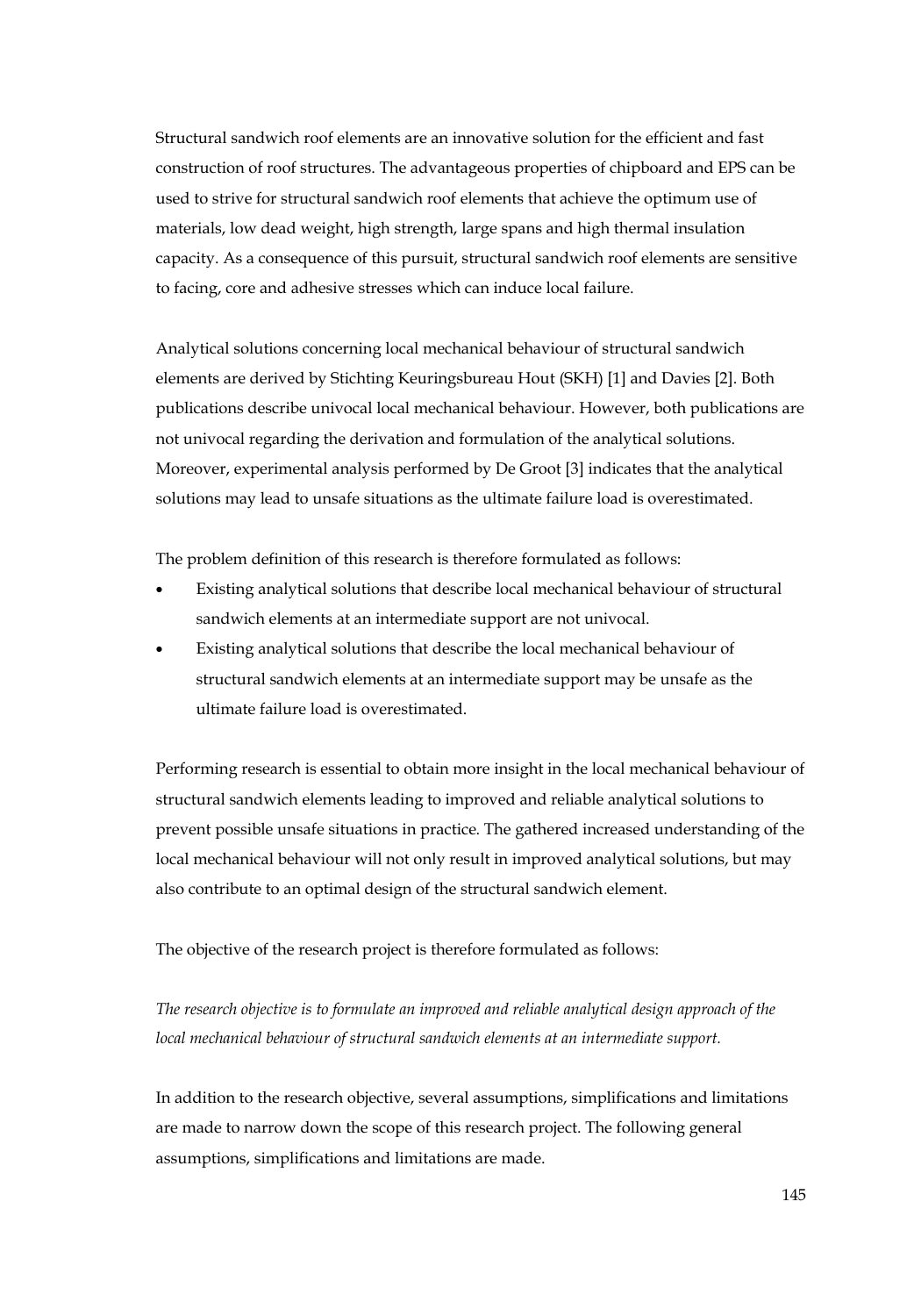- Structural sandwich element type Unidek Kolibrie 3.5 [10]; this type of structural sandwich roof element is considered in all analyses of the research project, because it is most prone to local failure due to the relative small thickness of the facings.
- Global mechanical behaviour; the global mechanical behaviour of structural sandwich elements that span three or more supports (statically undetermined) can be described by the formulas derived by Berner [4] and De Groot [3]. These formulas are adopted in this research.
- Analysis of local mechanical behaviour; this research project is limited to the analysis of the local mechanical behaviour at an intermediate support of a two-span structural sandwich roof element with equal spans. Brittle bending tensile failure of the inside of facing 2 (Fig. 1) is assumed to be the governing failure mechanism. Other theoretically possible local failure mechanisms, like shear failure of the facing, crushing failure of the core and tensile failure of the adhesive are not considered.
- Adhesive layer; the influence of the adhesive layer between the facings and the core is not taken into account. The influence of the bending and shear stiffness of the adhesive layer is neglected and it is assumed that the facings and the core behave as a composite structure. Furthermore, tensile or shear failure of the adhesive layer are not considered.
- Two-dimensional problem; a structural sandwich roof element spans in one direction (first direction) and is assumed to deform only in the direction normal to the plane (second direction), therefore a plane stress state in the direction along the plane (third direction) is assumed and the analysis of the local behaviour can be modelled as a two-dimensional problem.

In chapter 2, an outline of the local mechanical behaviour and failure mechanism of structural sandwich elements at an intermediate support is given. In chapter 3, an analytical analysis of the local mechanical behaviour is outlined by presenting an analysis approach. Analytical limit states and corresponding analytical solutions concerning the local mechanical behaviour and failure of the lower facing and core are discussed. Subsequently, chapter 3 and 4 outline an experimental and numerical analysis of the local mechanical behaviour. The results of the analytical, experimental and numerical analysis are compared and discussed. Finally, chapter 5 outlines the conclusions.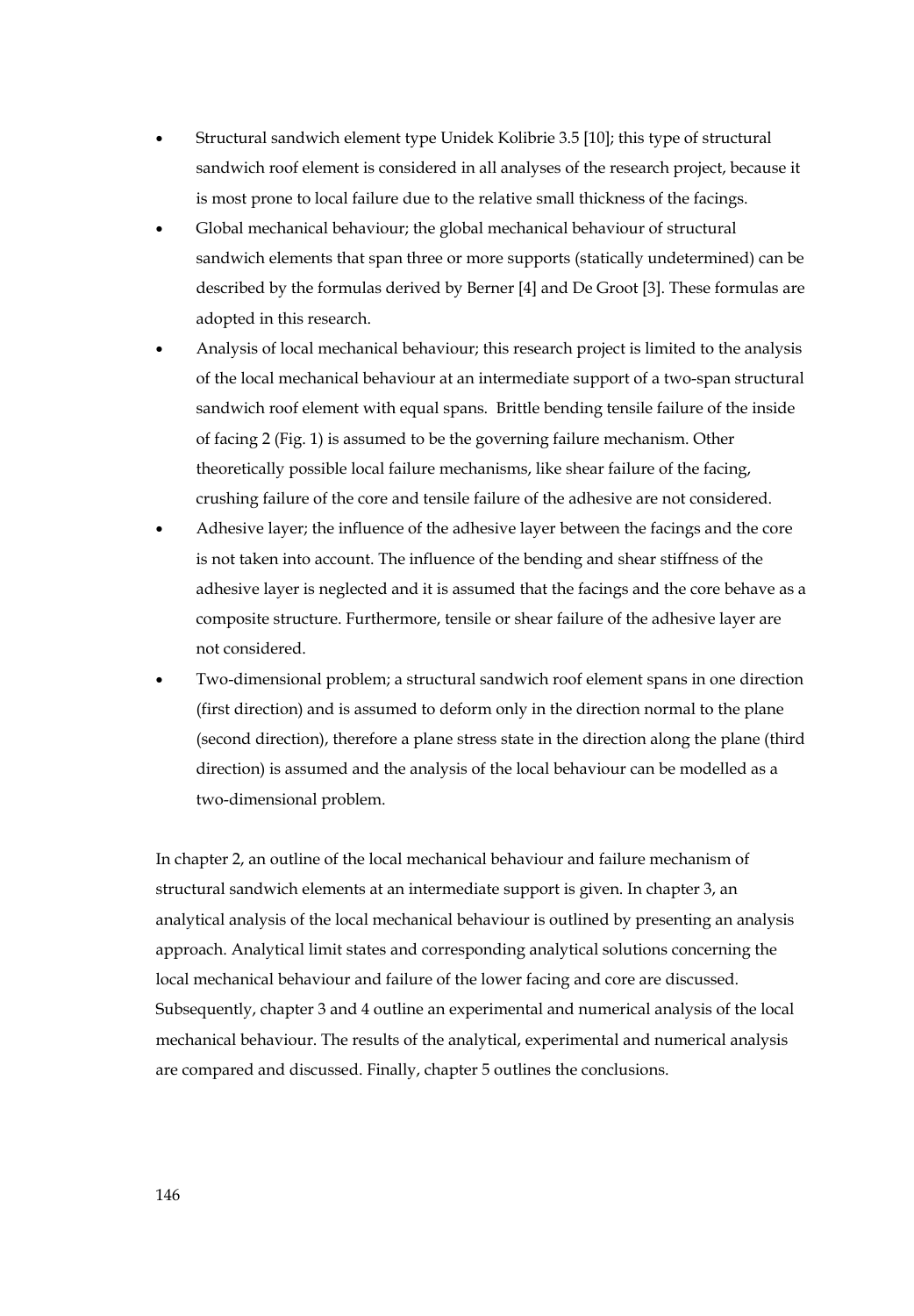## **2 Local mechanical behaviour**

In this chapter, the local mechanical behaviour of a structural sandwich element at an intermediate support is outlined. In general, the externally applied load on structural sandwich roof elements can be represented by a uniformly distributed load (Fig. 4a). A two-span structural sandwich element subjected to a uniformly distributed load develops a negative bending moment and a reaction force at the intermediate support. It is assumed that the two facings carry the negative bending moment as a combination of tensile and compressive reaction forces since the bending stiffness of the core is low (Fig. 4b). The lower facing of the sandwich element is then subjected to an in-plane compressive load and an out-of-plane load (Fig. 4c).



*Figure 4a. A two-span structural sandwich roof element* 



![](_page_4_Figure_5.jpeg)

*Figure 4b. Loads at the intermediate support Figure 4c. Loads imposed on the lower facing* 

The in-plane compressive load N imposed on the lower facing causes an uniform in-plane pure compressive stress  $\sigma_{c,pure}$  over the thickness of the facing (Fig. 5b). The out-of-plane load F imposed on the lower facing causes an out-of-plane deformation of the lower facing. The in-plane compressive load imposed on the deformed lower facing causes an additional deformation of the lower facing until equilibrium (stable situation) is reached. The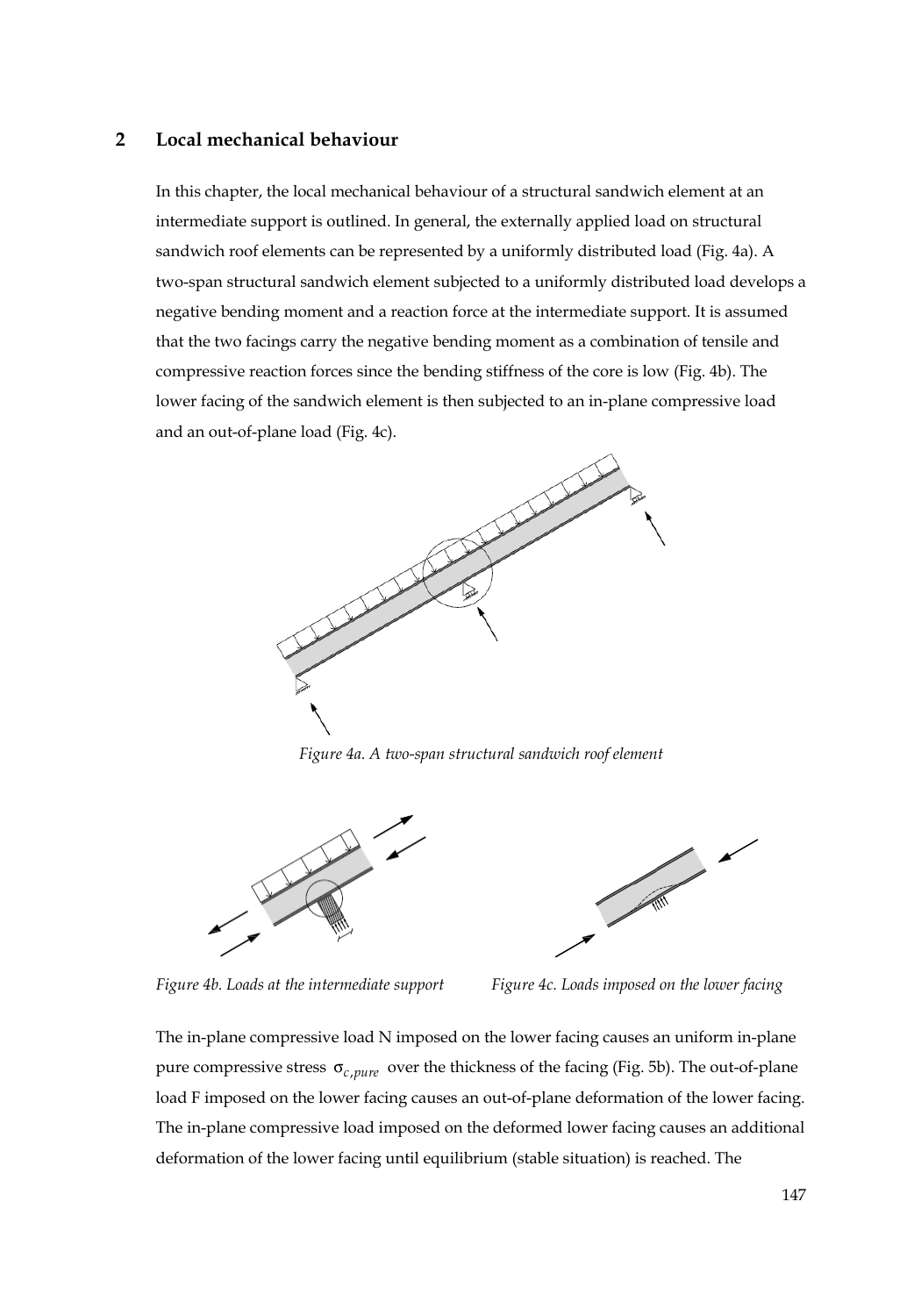deformation of the lower facing induces a bending moment in the lower facing resulting in bending stress over the thickness of the lower facing (Fig. 5b). The bending stress  $\sigma_m$  varies from compression  $\sigma_{m;c}$  to tension  $\sigma_{m;t}$  over the thickness of the lower facing and along the length of the lower facing. The maximum facing bending stress σ*<sup>m</sup>* can be found at the location of maximum deformation, point (A) (Fig. 5a).

![](_page_5_Figure_1.jpeg)

*Figure 5a. Out-of-plane deformation of the lower facing* 

![](_page_5_Figure_3.jpeg)

*Figure 5b. In-plane compressive and bending stress in de lower facing* 

![](_page_5_Figure_5.jpeg)

core, out of plane stresses

*Figure 5c. Out-of-plane compressive and tensile stress in the core*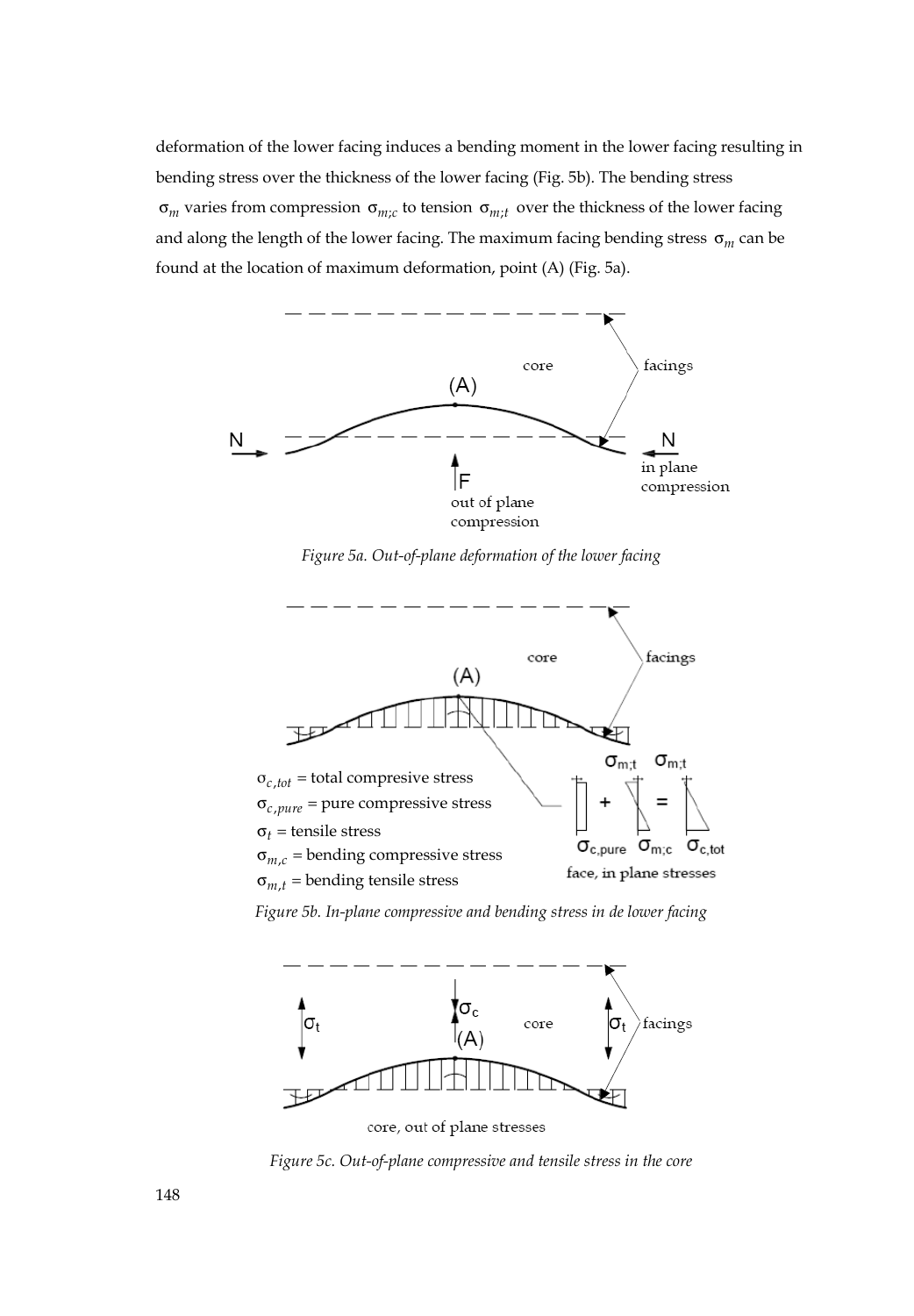In point (A), the maximum total facing compressive stress  $\sigma_{c,tot}$  can be found at the outside of the lower facing and is composed of a component due to pure compression σ<sub>*c mure* and a component due to bending σ<sub>*mc*</sub> (Fig. 5b). Bending tensile stress σ<sub>*mt*</sub>; can be</sub> found at the interface of the lower facing and the core, inside of the lower facing, if the bending tensile stress  $\sigma_{m:t}$  exceeds the pure compressive stress  $\sigma_{c,pure}$ . If the bending tensile stress  $\sigma_{m}$ ; increases, this will finally induce brittle bending tensile failure of the inside of the lower facing.

The out-of-plane deformation of the facing is resisted by the core. This resistance causes compressive stress  $\sigma_c$  and tensile stress  $\sigma_t$  in the core in the direction normal to the facing plane (Fig. 5c). The maximum core compressive stress can be found at the interface of the lower facing and the core and at the location of maximum deformation, point A.

## **3 Analytical analysis**

In this chapter, an analytical analysis of the, in chapter 2 outlined, local mechanical behaviour of a structural sandwich element at an intermediate support is discussed. As already outlined in the introduction, publications by SKH [1] and Davies [2] provide analytical solutions concerning this local mechanical behaviour. The publication by Davies [2] provides a more extensive description of the local mechanical behaviour and is therefore adapted in this research.

### *3.1 Analysis Approach*

The local mechanical behaviour of structural sandwich elements at an intermediate support is idealized and simplified such that the local mechanical behaviour of the lower facing and the core can be determined analytically and limit states for both the facing and core can be presented. The analytical approach to determine the limit states is illustrated in Figure 6. The first step of the analytical approach consists of determining a proper mechanical model that represents the structural sandwich element at an intermediate support (step 1a) and determining the material and mechanical properties (step 1b). The second step consists of the choice of a foundation constant (step 2a) and the choice of the model that accurately takes into account the influence of the out-of-plane load (step 2b). Finally, limit states for both the facing and core can be determined (step 3).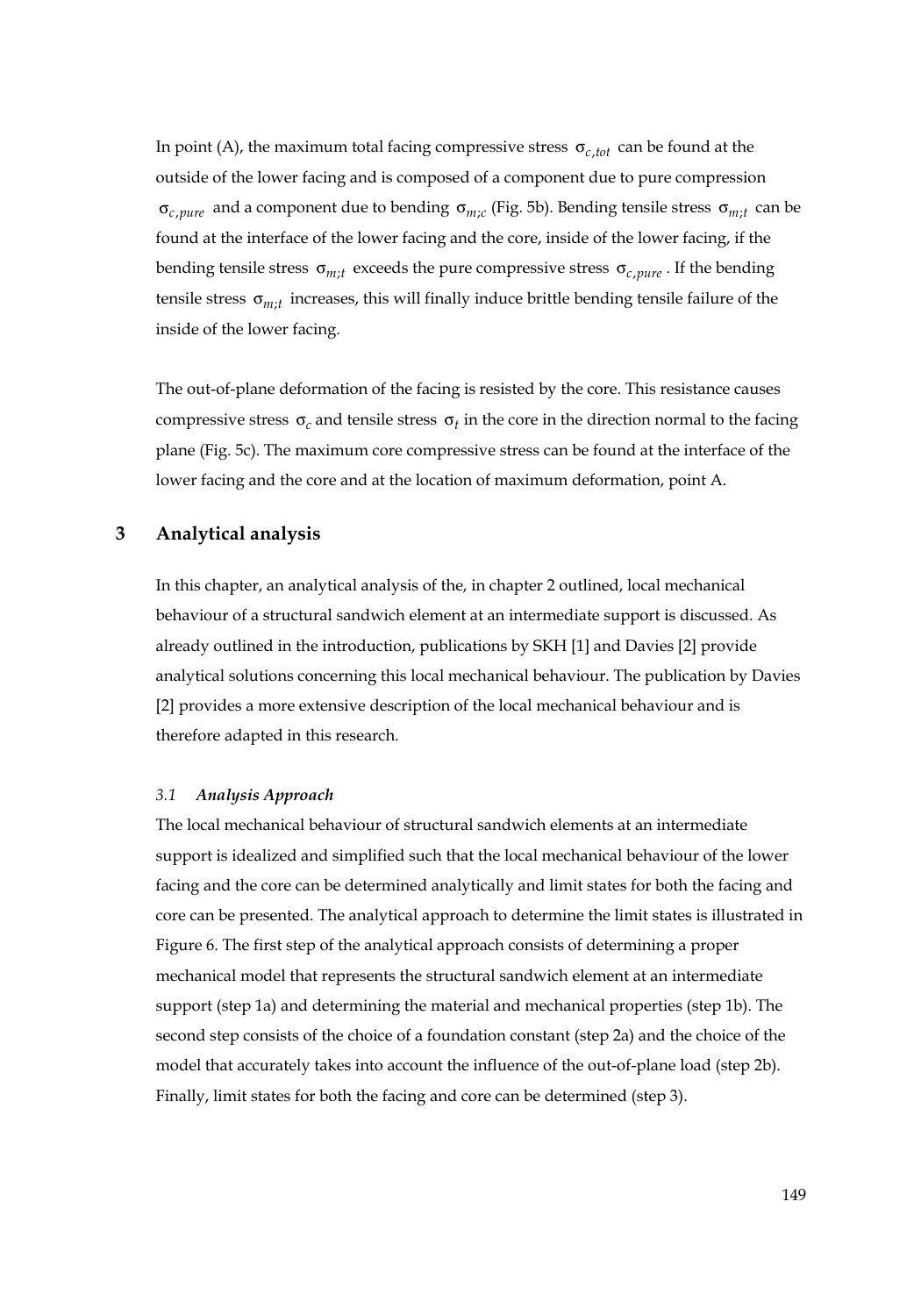![](_page_7_Figure_0.jpeg)

*Figure 6. Flow chart representing the analysis approach to analytically determine the local mechanical behaviour of the lower facing and the core of structural sandwich elements at an intermediate support* 

## *3.1.1 Mechanical model (step 1a)*

The local mechanical behaviour outlined in chapter 2 (Fig. 5a) can be modelled by a beam on a continuous elastic foundation subjected to an in-plane compressive load N and an out-of-plane load F in which the lower facing is represented by the beam and the core is represented by the continuous elastic foundation (Fig. 7-left).

The theory of Winkler is adopted to analytically describe the behaviour of the core. The continuous elastic foundation that represents the core is therefore simplified into a Winkler foundation as it is difficult to evaluate the complex behaviour of a continuous elastic medium analytically. A Winkler foundation is regarded the simplest form to mathematically represent an elastic medium. In a Winkler foundation there is no continuity in the elastic material. Therefore, it can be represented by a series of independent springs that are placed infinitesimally close together [5] (Fig. 7-right).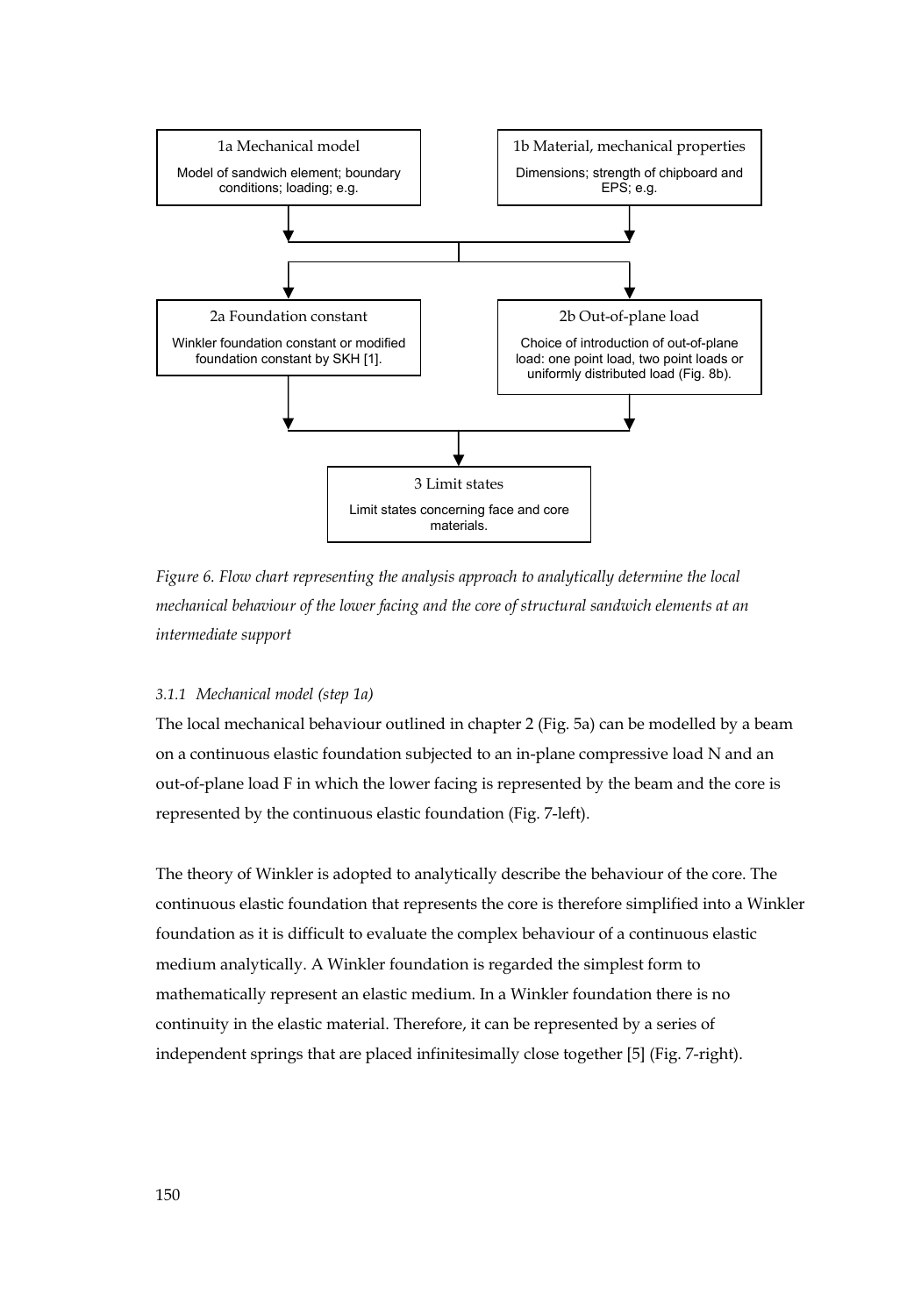![](_page_8_Figure_0.jpeg)

*Figure 7. A beam on a continuous foundation (left) can be simplified into a beam on a Winkler foundation (right)* 

# *3.1.2 Material and mechanical properties (step 1b)*

The material and mechanical properties of the facings, chipboard P5 produced by Wilhelm Mende GmbH & Co, and the core, EPS type 60 produced by Kingspan - Unidek B.V., need to be established accurately as they can have a significant influence on the local mechanical behaviour.

In this research the values of the mechanical properties as presented in Table 1 and 2 of chipboard P5 and EPS type 60 published by De Groot [3] are adopted. Missing values are taken from, Blaß et al [6] and EOTA [7] (Table 1 and 2).

In this research the material dimensions of sandwich element type Unidek Kolibrie 3.5 [10] are adopted. The thickness of the chipboard P5 is set to 3 mm and the thickness of the EPS type 60 is set to 137 mm.

## *3.1.3 Foundation constant (step 2a)*

As outlined in paragraph 3.1.1 the mechanical model to represent the local mechanical behaviour consists of a beam on a Winkler foundation. The foundation constant of a Winkler foundation can be defined as [5]:

$$
k = \frac{E_{c;c}}{h} \tag{1}
$$

where,  $E_{c,c}$  is the modulus of elasticity in compression of the core and  $h$  is the core thickness. A more complex foundation constant is presented by the SKH publication [1] according to Eq. 2, based on experimental results (curve fitting).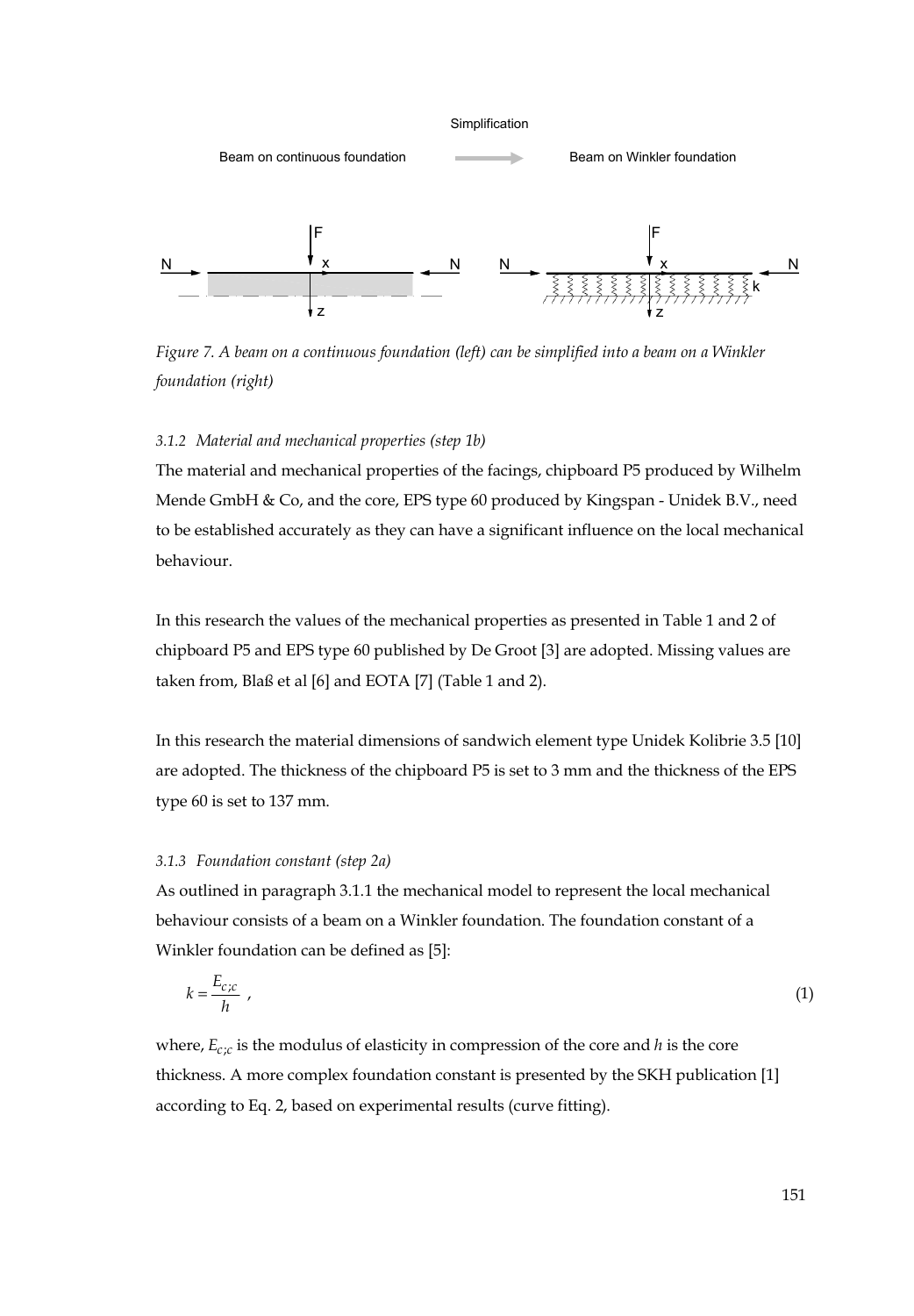$$
k = 0.27 E_{c;c} \sqrt[3]{\frac{E_{c;c}}{E_{f,m} I_f}},
$$
\n(2)

where,  $E_{f,m}I_f$  is the bending stiffness of the facing.

*Table1. Mechanical properties of chipboard according to Blaß et al [6], EOTA [7] and De Groot [3]. The grey coloured values are not adopted in this research.*

| Chipboard P5 |                                |                   | Blaß et al [6] | EOTA <sup>[7]</sup> | De Groot <sup>[3]</sup> |
|--------------|--------------------------------|-------------------|----------------|---------------------|-------------------------|
| In-plane     | $f_{f;m;k}$                    | N/mm <sup>2</sup> | 9.4            |                     |                         |
|              | $f_{f;c;k}$                    | N/mm <sup>2</sup> | 12.7           | 12.0                | 14.38                   |
|              | $f_{f;t;k}$                    | N/mm <sup>2</sup> | 9.4            | 8.9                 | 6.24                    |
|              | $E_{f;m}$                      | N/mm <sup>2</sup> | 2000           | 1800                |                         |
|              | $E_{f;c}$<br>N/mm <sup>2</sup> |                   | 2000           | 1800                | 3183                    |
|              | $E_{f;t}$                      | N/mm <sup>2</sup> | 2000           | 1800                | 3397                    |
|              | $G_f$                          | N/mm <sup>2</sup> | 960            | 860                 |                         |
| Out-of-plane | $f_{f;m;k}$                    | N/mm <sup>2</sup> | 15.0           |                     | 16.06* 22.68**          |
|              | $f_{f;c;k}$                    | N/mm <sup>2</sup> | 10.0           |                     |                         |
|              | $f_{f;t;k}$                    | N/mm <sup>2</sup> |                |                     |                         |
|              | $E_{f;m}$                      | N/mm <sup>2</sup> | 3500           | 3200                | 3713*<br>3860**         |
|              | $E_{f;c}$                      | N/mm <sup>2</sup> | 3500           | 3200                |                         |
|              | $E_{\rm f;t}$                  | N/mm <sup>2</sup> | 3500           | 3200                |                         |
|              | $G_f$                          | N/mm <sup>2</sup> | 200            | 200                 |                         |

\*One side of chipboard P5 is equipped with a thin foil. The bending modulus of elasticity and bending strength are determined by a bending test in which the foil is subjected to compression. \*\*One side of chipboard P5 is equipped with a thin foil. The bending modulus of elasticity and bending strength are determined by a bending test in which the foil is subjected to tension.

*Table 2. Mechanical properties of EPS according to the EOTA [7] and De Groot [3]. The grey coloured value is not adopted in this research.* 

| EPS60 |             |                   | EOTA [7] | De Groot [3] |
|-------|-------------|-------------------|----------|--------------|
|       | $f_{c;c;k}$ | N/mm <sup>2</sup> | 0.060    |              |
|       | $f_{c,t;k}$ | N/mm <sup>2</sup> | 0.100    |              |
|       | $f_{c,v;k}$ | $N/mm^2$          | 0.050    |              |
|       | $E_{c,c}$   | $N/mm^2$          | 4        |              |
|       | $G_c$       | N/mm <sup>2</sup> | 1.82     | 1.84         |
|       |             |                   |          |              |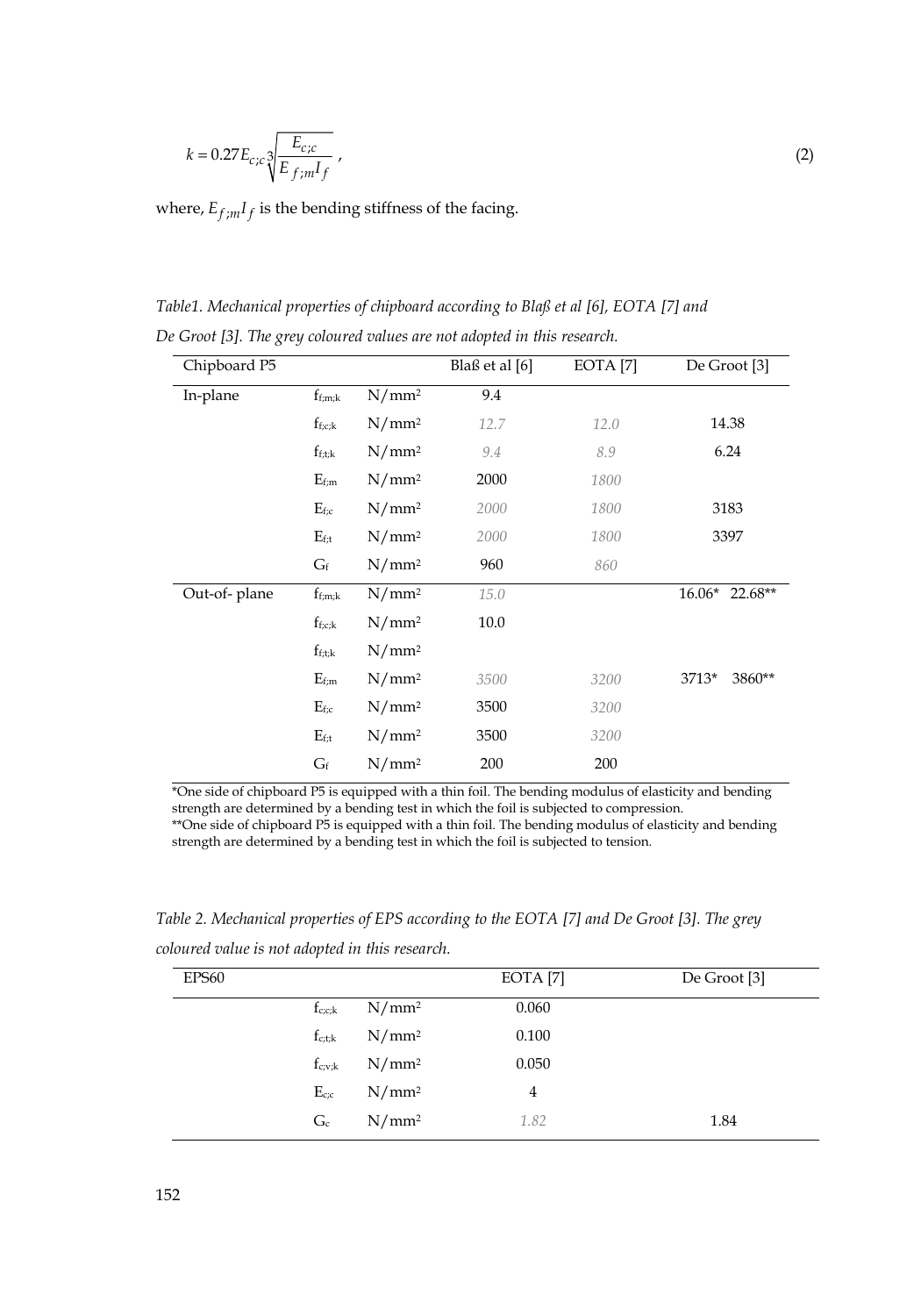This foundation constant is derived by comparing the behaviour of a beam on a continuous foundation and a beam on a Winkler foundation. The application of this complex foundation constant in the Winkler theory results in more accurate analytical solutions. Therefore, the foundation constant presented by the SKH publication [1] is adopted in this research.

#### *3.1.4 Introduction out-of-plane load (step 2b)*

As outlined in chapter 2, a two-span structural sandwich roof element subjected to an uniformly distributed load develops a reaction force at the intermediate support. The reaction force is in the mechanical model (Fig. 7) represented by the out-of-plane load F. According to Davies [2], the reaction force and thus out-of-plane load F can be introduced in three different ways: one point load, two point loads or a uniformly distributed load, as is illustrated in Figure 8. The introduction of the out-of-plane load as two point loads, two times F/2 as indicated in Figure 8b, is considered most realistic in practice, as due to an increasing externally applied load the sandwich element will curve over the width of the support and will finally rest on the edges of the support (Fig. 8c).

![](_page_10_Figure_3.jpeg)

#### *3.1.5 Limit states (step 3)*

The local mechanical behaviour outlined in chapter 2, can be described analytically by the limit states and corresponding analytical solutions (paragraph 3.2) by Davies [2]. In chapter 2, the governing failure mechanism is defined as brittle bending tensile failure of the inside of the lower facing (Fig. 5b). This failure mechanism occurs due to the fact that both the outside of the lower facing and the core show physical non-linear behaviour.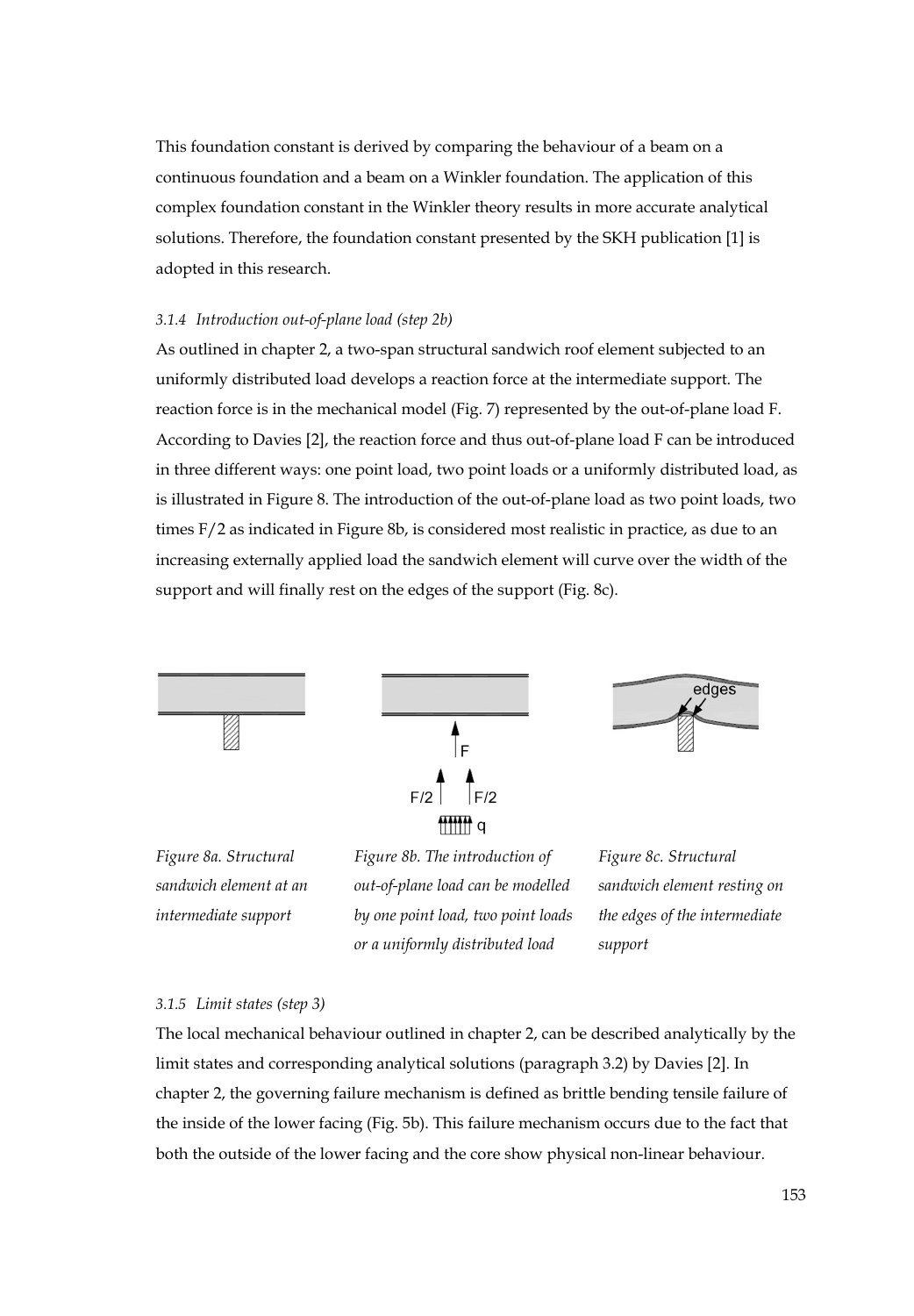Davies [2] distinguishes three limit states for the local mechanical behaviour; two for the lower facing and one for the core. As these limit states are only valid for physical linear and geometrical non-linear behaviour, physical non-linear behaviour of the outside of the lower facing and the core and thus brittle bending tensile failure is not captured.

The facing compressive stress is limited by the critical facing (buckling) stress.

$$
\sigma_{f;c;x} \leq \sigma_{cr} \tag{3}
$$

where, *x* is the in-plane direction. The critical facing stress is given by Allen [8]. A derivation of the critical facing (buckling) stress is also given in [9].

$$
\sigma_{cr} = 0.78 \sqrt[3]{E_{f;m}E_{c;c}G_c}
$$
\n(4)

where,  $E_{f,m}$  is the modulus of elasticity in bending of the facing,  $E_{c,c}$  is the modulus of elasticity in compression of the core and  $G_c$  is the shear modulus of elasticity of the core.

As outlined in chapter 2, the total facing compressive stress (in-plane direction) comprises a component due to pure compression and a component due to bending. The total facing compressive stress at the outside of the lower facing is limited by either the characteristic facing compressive strength (Eq. 5) or linear interpolation between the characteristic facing compressive and bending strength dependent on the ratio of stresses due to pure compression and bending (Eq. 6).

$$
\sigma_{f;c,tot;x} = \sigma_{f;c,pure;x} + \sigma_{f;m;c;x} = \frac{N}{t_f} + \frac{M_f + \Delta M_f}{W_f} \le 1 \quad f_{f;c;k}
$$
\n(5)

$$
\sigma_{f;c,tot;x} = \sigma_{f;c,pure;x} + \sigma_{f;m;c;x} = \frac{N}{t_f} + \frac{M_f + \Delta M_f}{W_f} \le 2 \quad \text{interpolation } f_{f;c;k} - f_{f;m;k} \tag{6}
$$

In Eqs. 5 and 6, *N* is the in-plane compressive load,  $t_f$  is the facing thickness,  $M_f$  is the facing bending moment,  $\Delta M_f$  is the facing bending moment due to second order effects,  $W_f$  is facing moment of resistance and *x* is the in-plane direction (Fig. 7-right).

The core compressive stress is limited by the characteristic core compressive strength.

$$
\sigma_{c;c;z} = k w \le f_{c;c} \tag{7}
$$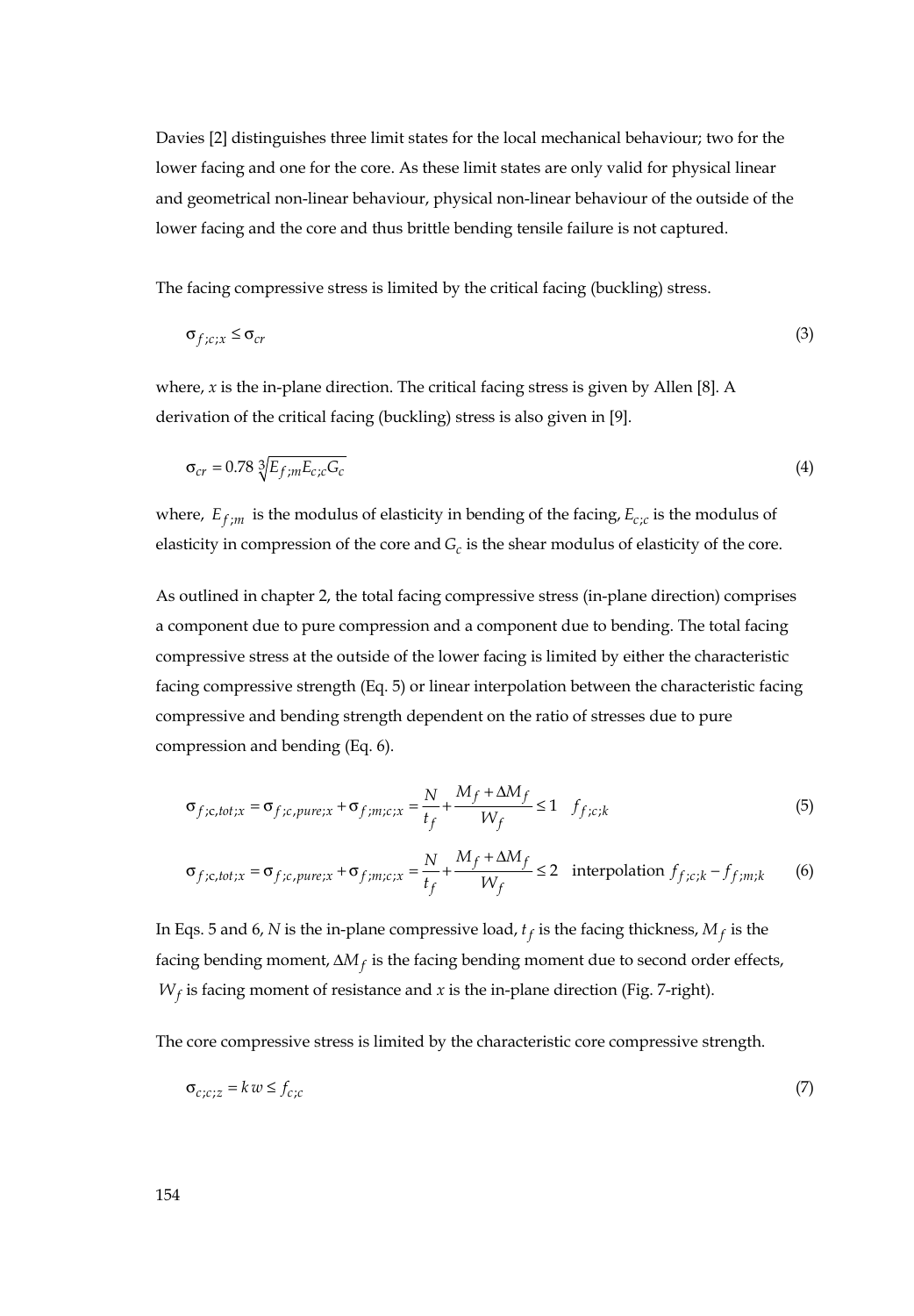where, *w* is the displacement of the facing in z-direction and *z* is the out-of-plane direction (Fig. 7-right).

#### *3.2 Analytical solutions*

The limit states outlined in paragraph 3.1.5 are dependent on the in-plane compressive load, the facing bending moment, the facing bending moment due to second order effects and the displacement of the facing in z-direction. A calculation example is given in [9].

The in-plane compressive load N is a direct result of the global mechanical behaviour of the sandwich element. As stated in the introduction, the global mechanical behaviour can be described by the formulas by Berner [4] and De Groot [3], so the in-plane compressive load N can also be described by these formulas.

The facing bending moment *Mf*, the facing bending moment due to second order effects *ΔMf* and the displacement of the facing in z-direction *w* however, are a direct result of the local mechanical behaviour. The physical linear and geometrical non-linear formulas describing the local mechanical behaviour can be derived by solving the governing differential equation of the mechanical model as illustrated in Figure 7-right. The governing differential equation can be represented by, see Hetenyi [5]:

$$
E_{f;m}I_f \frac{d^4 w}{dx^4} + N \frac{d^2 w}{dx^2} + kw = q.
$$
 (8)

If the in-plane compressive load is smaller than the critical load, i.e.  $N < 2\sqrt{kE_{f,m}I_f}$ , the general solution of the governing differential equation is represented by

$$
w(x) = (C_1 e^{\beta_0 x} + C_2 e^{-\beta_0 x}) \cos \alpha_0 x + (C_3 e^{\beta_0 x} + C_4 e^{-\beta_0 x}) \sin \alpha_0 x + w_0(x) ,
$$
\n(9)

where,  $w(x)$  is the displacement of the facing in z-direction (at the interface of the lower facing and the core),

$$
\alpha_o = \sqrt{\sqrt{\frac{k}{E_{f,m}I_f}} + \frac{N}{2E_{f,m}I_f}}, \quad \beta_o = \sqrt{\sqrt{\frac{k}{E_{f,m}I_f}} - \frac{N}{2E_{f,m}I_f}},
$$
(10)

and,  $w_0(x)$  is the particular solution of Eq. 8.

The displacement of the facing and the core in z-direction and the facing bending moment will vanish at some distance from the origin, therefore the constants  $C_1$  and  $C_3$  in Eq. 9 have to equal zero. The constants  $C_2$  and  $C_4$  in Eq. 9 can be determined from the condition of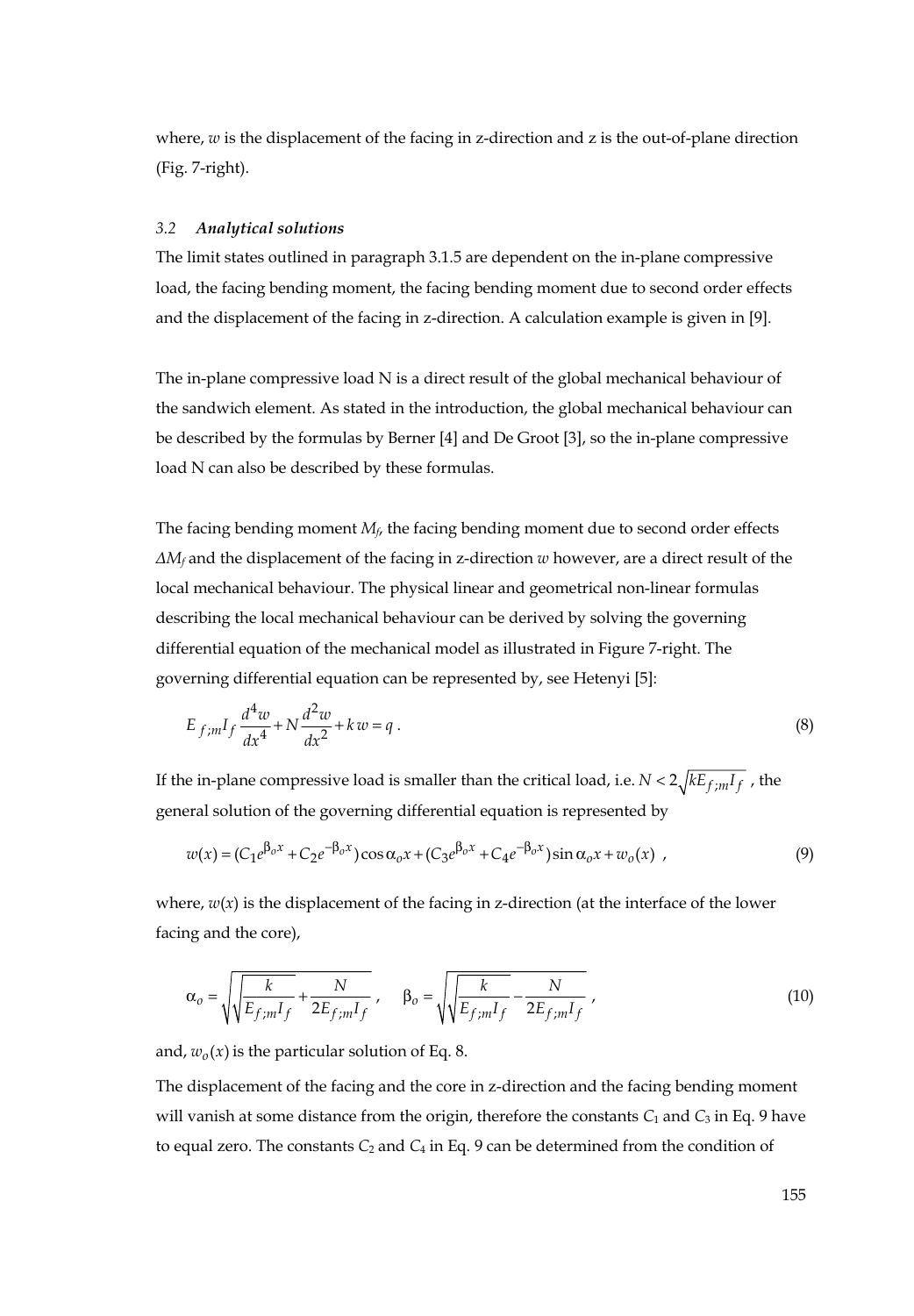vertical equilibrium at the origin and from the condition of symmetry of the deflected shape at the origin. Both conditions are defined by:

$$
-E_{f;m}I_f\frac{d^3w}{dx^3} = \frac{-F}{2} \qquad and \qquad \frac{dw}{dx} = 0.
$$
 (11)

With these conditions, the displacement of the facing in z-direction  $w(x)$  and the facing bending moment including second order effects  $M_f(x)$  ( $M_f + \Delta M_f$  in Eqs. 5 and 6) can be determined for the case where the out-of-plane load is modelled as one point load (Fig. 8b).

In the case where the out-of-plane load is modelled by two point loads (Fig. 8b), the lower facing is subjected to two point loads,  $F/2$  at  $x = -L_s/2$  and  $x = +L_s/2$ , where  $L_s$  is the support width. The displacement function of the lower facing in z-direction  $w(x)$  and the facing bending moment including second order effects  $M_f(x)$  are derived from the analytical solutions derived for the introduction of the out-of-plane load modelled by one point load. This is achieved by adjusting the amplitude and the phase of these analytical solutions. This results in

$$
w(x) = \begin{cases} \frac{F}{8\sqrt{kE_{f,m}I_{f}}} \frac{e^{-\beta_{o}L_{s}/2}}{\alpha_{o}\beta_{o}} [\alpha_{o}f_{1}(x) + \beta_{o}f_{2}(x)] & \text{if} & 0 \leq x \leq \frac{L_{s}}{2} \\ \frac{F}{8\sqrt{kE_{f,m}I_{f}}} \frac{e^{-\beta_{o}x}}{\alpha_{o}\beta_{o}} [\alpha_{o}f_{3}(x) + \beta_{o}f_{4}(x)] & \text{if} & \frac{L_{s}}{2} \leq x \end{cases}
$$
(12)

$$
M_f(x) = \begin{cases} \frac{F}{8} \frac{e^{-\beta_0 L_s/2}}{\alpha_0 \beta_0} [\alpha_0 f_1(x) - \beta_0 f_2(x)] & \text{if} & 0 \le x \le \frac{L_s}{2} \\ \frac{F}{8} \frac{e^{-\beta_0 x}}{\alpha_0 \beta_0} [\alpha_0 f_3(x) - \beta_0 f_4(x)] & \text{if} & \frac{L_s}{2} \le x \end{cases}
$$
(13)

where  $f_1(x)$  to  $f_4(x)$  are given by Eqs. 14 to 17.

$$
f_1(x) = e^{-\beta_0 x} \cos \alpha_0 (x + \frac{L_s}{2}) + e^{\beta_0 x} \cos \alpha_0 (x - \frac{L_s}{2})
$$
\n(14)

$$
f_2(x) = e^{-\beta_0 x} \cos \alpha_0 (x + \frac{L_s}{2}) - e^{\beta_0 x} \sin \alpha_0 (x - \frac{L_s}{2})
$$
\n
$$
(15)
$$

$$
f_3(x) = e^{-\beta_0 \frac{L_s}{2}} \cos \alpha_0 (x + \frac{L_s}{2}) + e^{\beta_0 \frac{L_s}{2}} \cos \alpha_0 (x - \frac{L_s}{2})
$$
\n(16)

$$
f_4(x) = e^{-\beta_0 \frac{L_s}{2}} \cos \alpha_0 (x + \frac{L_s}{2}) + e^{\beta_0 \frac{L_s}{2}} \sin \alpha_0 (x - \frac{L_s}{2})
$$
\n(17)

156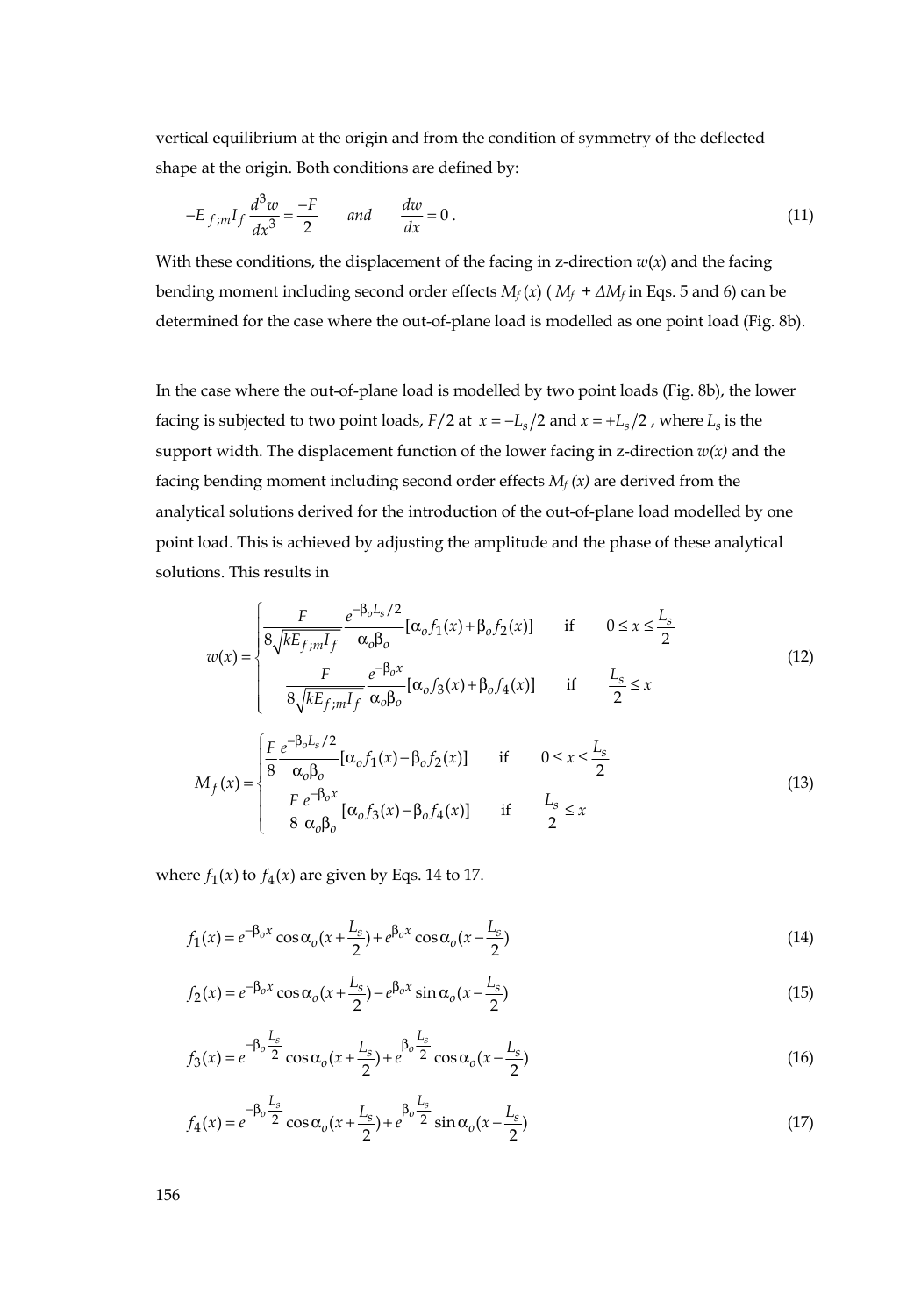## **4 Experimental Analysis**

Eight identical full-scale five point bending tests as shown in Figure 9 are carried out to obtain a further understanding of the local mechanical behaviour of structural sandwich elements at an intermediate support. Additionally, the experimental tests are carried out for verification of the limit states and analytical solutions presented in chapter 3. Eight identical experimental tests are carried out to obtain test results that have some statistical relevance.

#### *4.1 Test specimen*

This research is limited to the analysis of the local mechanical behaviour at an intermediate support of a two-span structural sandwich roof element type Unidek Kolibrie 3.5 with equal spans of 3000 mm and a width of 300 mm. The material and mechanical properties of chipboard P5 and EPS type 60 are outlined in paragraph 3.1.2 and presented in Table 1 and 2. To obtain conservative test results the externally applied loads on the test specimens are introduced by two point loads at both mid-spans.

## *4.2 Design of test setup*

The test rig is designed in such a way that the test specimen can be installed horizontally and the area around the intermediate support is completely free of rig members (Fig. 9). The undisturbed area around the intermediate support is used to place the measurement setup necessary for ESPI measurements and to accurately monitor the local mechanical behaviour during testing. The design of the test setup requires the rig to be equipped with two relatively large vertical frames and two jacks to be able to introduce two point loads on the test specimen. Great care is taken with respect to the design of the supports and the load introduction in order to capture local failure at the intermediate support. The end supports are designed as roller bearings and the intermediate support is designed as fixed bearing. The latter support comprises a 50 mm wide plywood bearing to ensure local failure at this support. The plywood is equipped with small holes for protection of strain gauges which are applied at the outside of the test specimen. At both load introductions, plywood with a width of 150 mm is used to spread the introduced point loads evenly over the width of the test specimen preventing local failure at these locations. The point loads on the test specimen are applied at a constant displacement of the actuator and the jacks.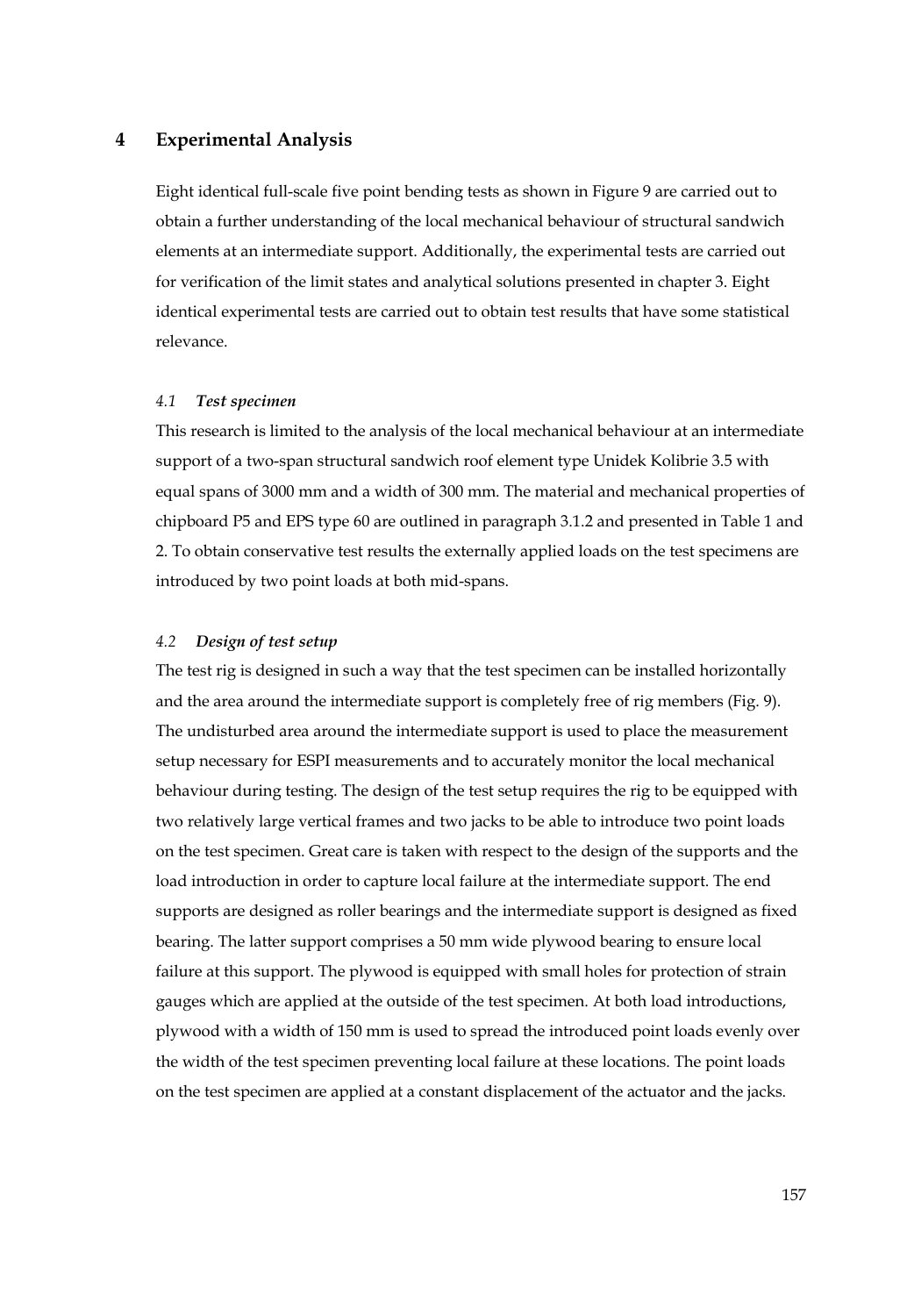![](_page_15_Figure_0.jpeg)

*Figure 9. The location of the LVDTs is indicated in cross-section AA' and the locations of the strain gauges are indicated in detail A1 for the inside of the lower chipboard and detail A2 for the outside of the lower chipboard. The numbers refer to the measurement locations. (All dimensions in mm.)* 

## *4.3 Measurements*

The out-of-plane displacement of the test specimen is measured with LVDTs at the middle of both spans. Furthermore, strains are measured at 12 locations at the intermediate support. The locations of the strain gauges are illustrated in Figure 9, details A1 and A2. On both the inside and the outside of the lower chipboard six strain gauges are placed at exactly the same location. Four strain gauges are located at both the left and right edge of the intermediate support (numbers 1, 2, 7 and 8 (left) and numbers 3, 4, 9 and 10 (right)), as these locations are expected to be loaded by the governing compressive and bending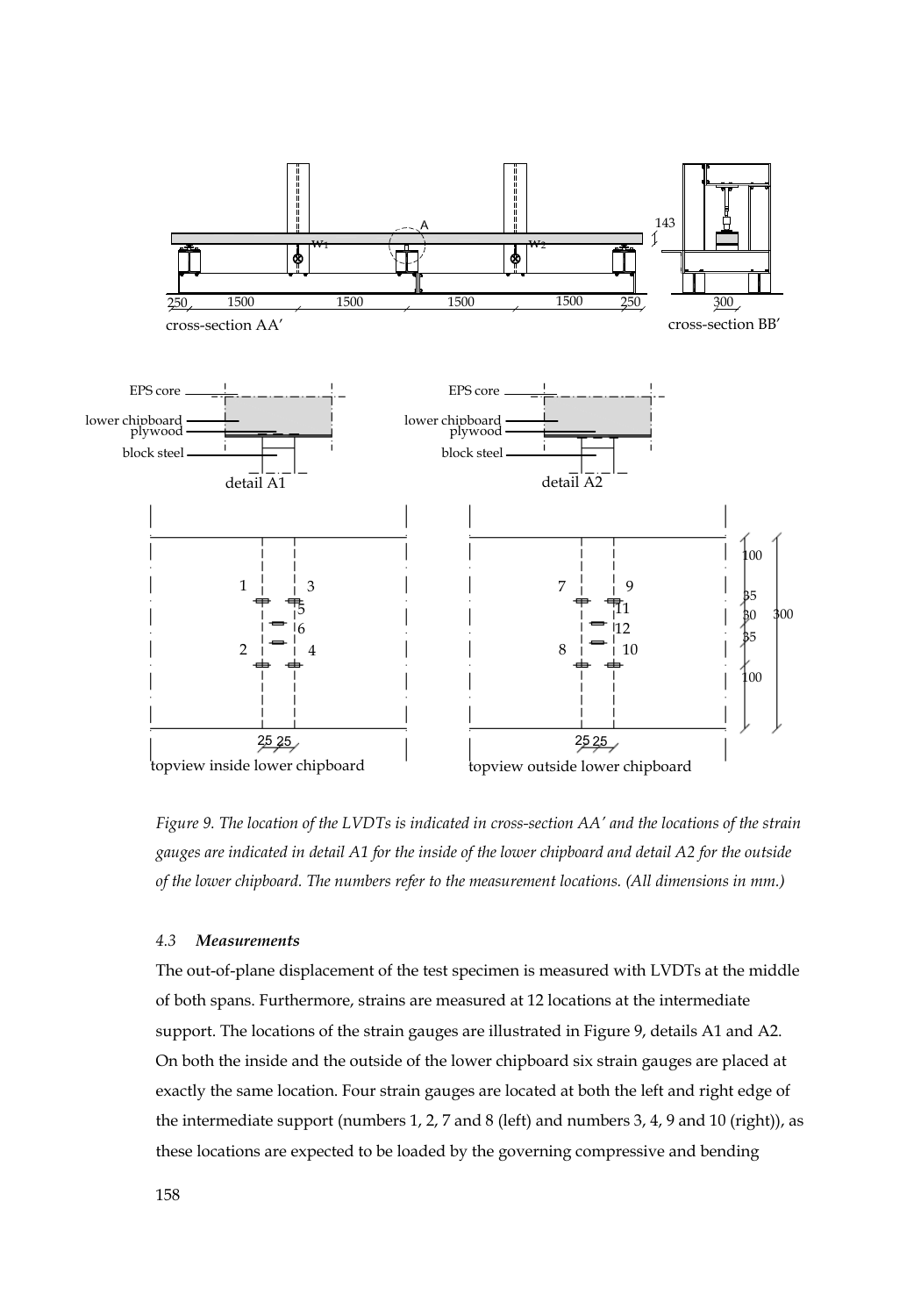stresses. Four strain gauges are located at the middle of the intermediate support (numbers 5, 6, 11 and 12), to capture the local mechanical behaviour along the width of this support.

#### *4.4 Experimental results*

In general, all eight full-scale experimental tests have been performed successfully, however unexpected local failure occurred in experimental test A2. In all other experimental tests local failure occurred due to brittle bending tensile failure of the inside of the lower chipboard at the edge of the intermediate support. As outlined in chapter 2, this is the expected governing failure mode. The local mechanical behaviour can be described analytically by limit states Eqs. 5 and 6 (paragraph 3.1.5) and corresponding analytically solution Eq. 13 (paragraph 3.2) by Davies [2]. Experimental test A1 is considered a typical experimental test regarding the global load-displacement behaviour of the test specimen and local load-strain behaviour of the lower facing. Therefore, the results of this experimental test are studied in further detail. This includes that the global loaddisplacement behaviour is compared to the analytical solution by Berner [4] and De Groot [3] and the local load-stress behaviour, which is derived from the load-strain behaviour, is compared to the aforementioned limit states and analytical solution by Davies [2].

#### *4.4.1 Global load-displacement behaviour*

The global load-displacement behaviour of experimental test A1 is captured in three parts, as illustrated in Figure 10. The first part (I) starts at the introduction of the loads and ends in point a, the second part (II) starts in point a and ends in point b and the last part (III) starts in point b and ends in point c when global failure at the location of load introduction has been reached. In the first part (I) the test specimen behaves geometrically and physically linear elastic. The second part (II) is characterized by a reducing stiffness, due to physically non-linear behaviour of the lower facing and core. At approximately 1.28 kN per introduced load local brittle bending tensile failure of the inside of the lower facing at the right edge of the intermediate support is initiated. The last part (III) is characterized by a continuation of local failure and finally global failure at the left load introduction. The analytical solution by Berner [4] and De Groot [3] predict the global load-displacement behaviour accurately up to approximately 1.0 kN per introduced load. From that point the analytical solution overestimates the stiffness of the test specimen due to physical nonlinear behaviour of both the lower facing and core which is not taken into account by the analytical solution.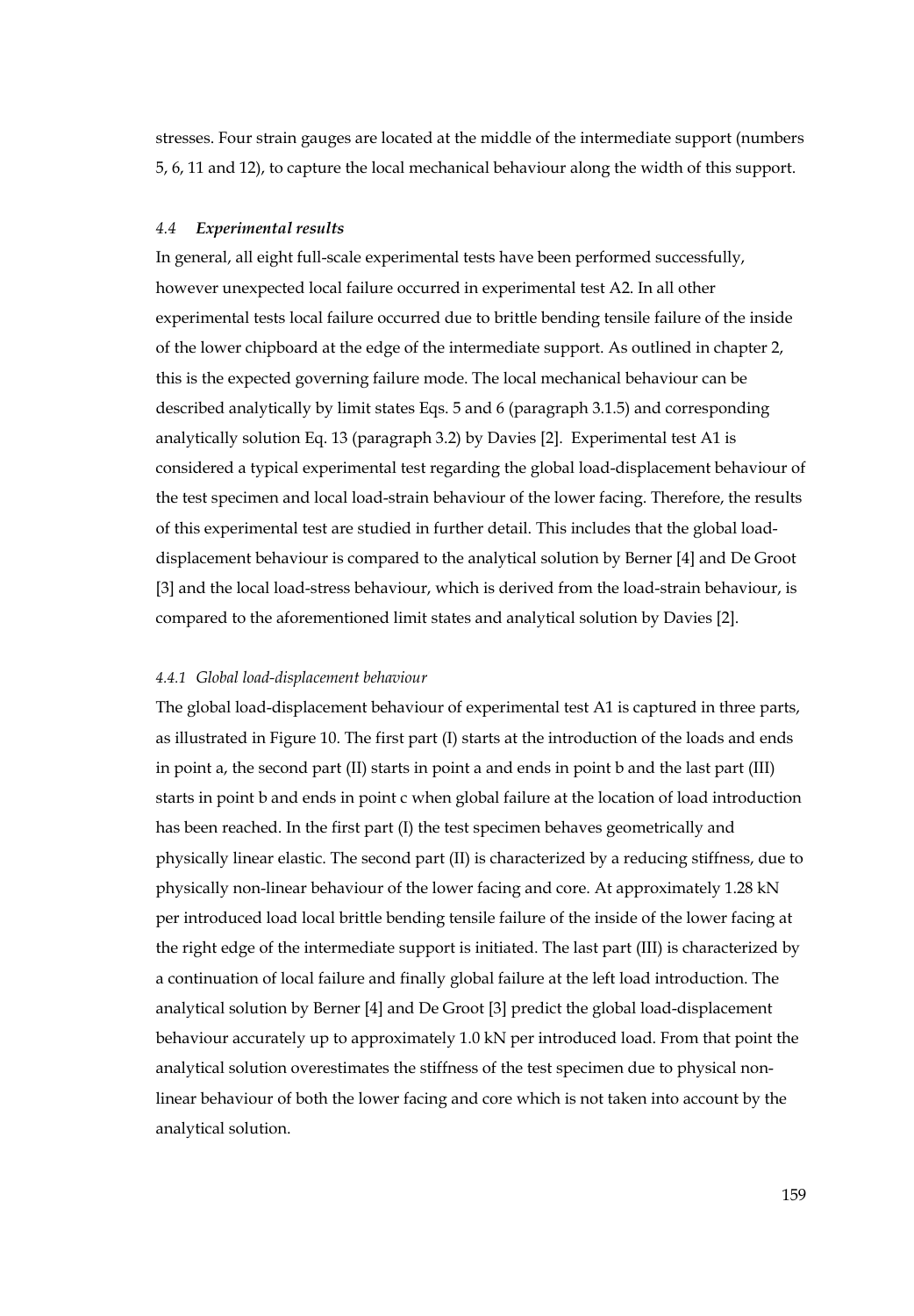![](_page_17_Figure_0.jpeg)

*Figure 10. Load-displacement graphs of experimental test A1 (black and grey lines), analytical solution by Berner [4] and De Groot [3] (dotted line) and numerical analysis (black line with small boxes). The numbers refer to the measurement locations indicated in Figure 9. The Roman numbers refer to the different parts of the load-displacement graphs and the letters refer to specific points on the load-displacement graphs.* 

# *4.4.2 Local load-strain and load-stress behaviour*

Figure 11 shows the local load-strain behaviour at the edges of the intermediate support. It can be seen that the load-strain behaviour is geometrically and physically non-linear as all load-strain graphs are curved. Up to approximately 1.0 kN per introduced load, this curvature is caused by geometrical non-linear behaviour as the load-displacement graphs in Figure 10 show physically linear elastic behaviour of the test specimen up to this load. From approximately 1.0 kN per introduced load, this curvature is caused by the combined effects of geometrical and physical non-linear behaviour. Figure 11 shows that the outside of the lower facing is subjected to compression and the inside of the lower facing is first subjected to compression and then subjected to tension. At approximately 1.28 kN per introduced load, local brittle bending tensile failure is initiated at the right edge of the intermediate support (point b in Figure 10). This failure load corresponds to a strain of approximately 0,0075 mm/mm equivalent to a stress of 27.8 N/mm2 (assuming Hook's law is valid). This value exceeds the characteristic bending strength of 16.06 N/mm2 (Table 1) probably due to biaxial stresses in the lower facing resulting in a higher characteristic bending strength, a higher bending strength of the lower facing compared to the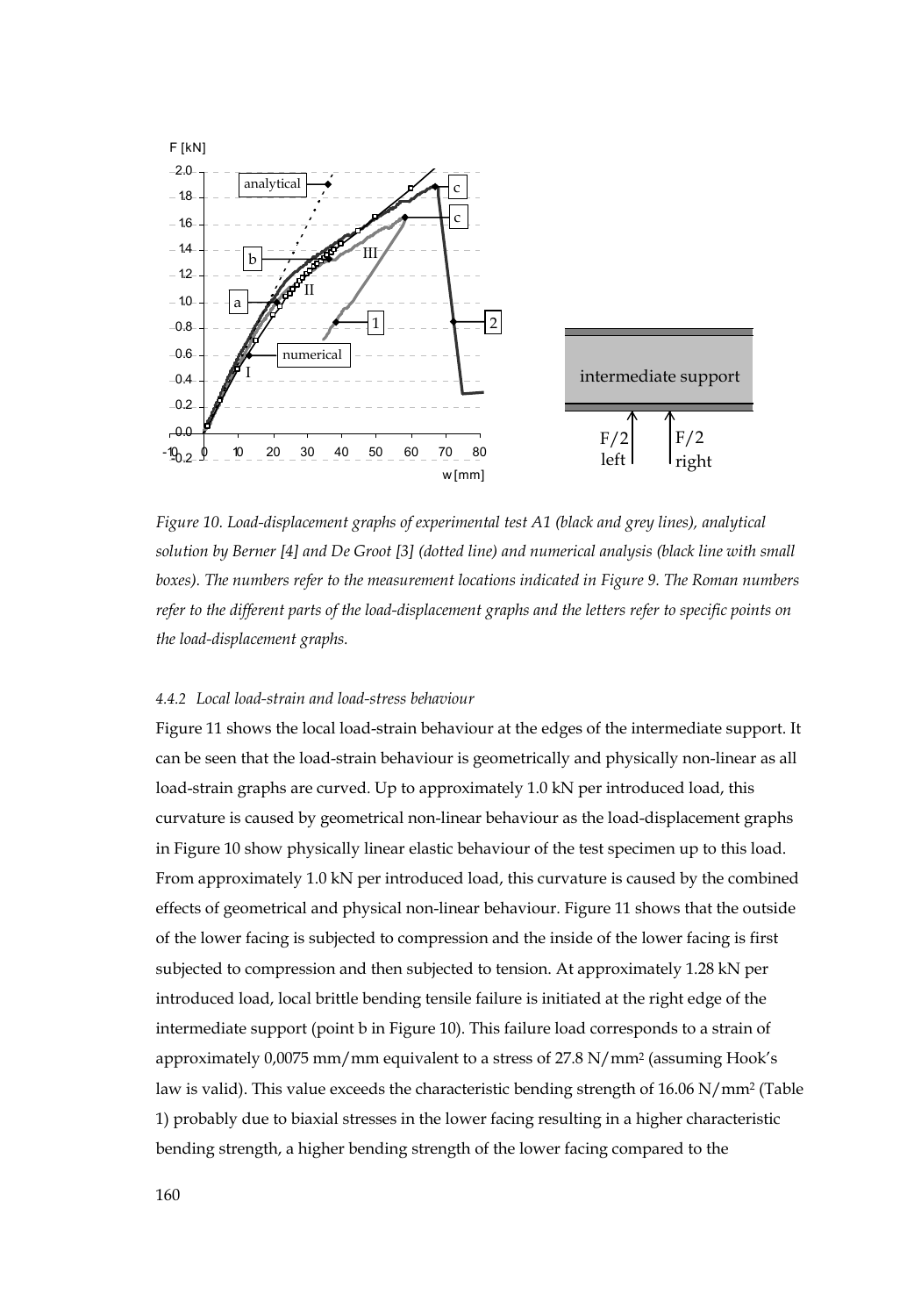characteristic bending strength, inwards directed local failure or initiation of local failure before it is detected by the strain gauges resulting in unrealistically high measured strains and thus stresses.

![](_page_18_Figure_1.jpeg)

*Figure 11. Load-strain graphs for the outside and the inside of the chipboard at the edges of the intermediate support obtained from experimental test A1 (black and grey lines) and numerical analysis (black line with small boxes). The numbers refer to the measurement locations indicated in Figure 9. The letter b indicates local brittle bending tensile failure at the right edge of the intermediate support.* 

![](_page_18_Figure_3.jpeg)

*Figure 12. Load-stress graphs for the outside and the inside of the chipboard at the edges of the intermediate support obtained from experimental test A1 (black and grey lines), the limit state (Eq. 5) and corresponding analytical solution (Eq. 13) by Davies [2] for situation 1 (dotted line) and numerical analysis (black line with small boxes). The maximum load capacity as defined by Davies [2] is marked by a cross. The numbers refer to the measurement locations indicated in Figure 9. The letter b indicates local brittle bending tensile failure at the right edge of the intermediate support.*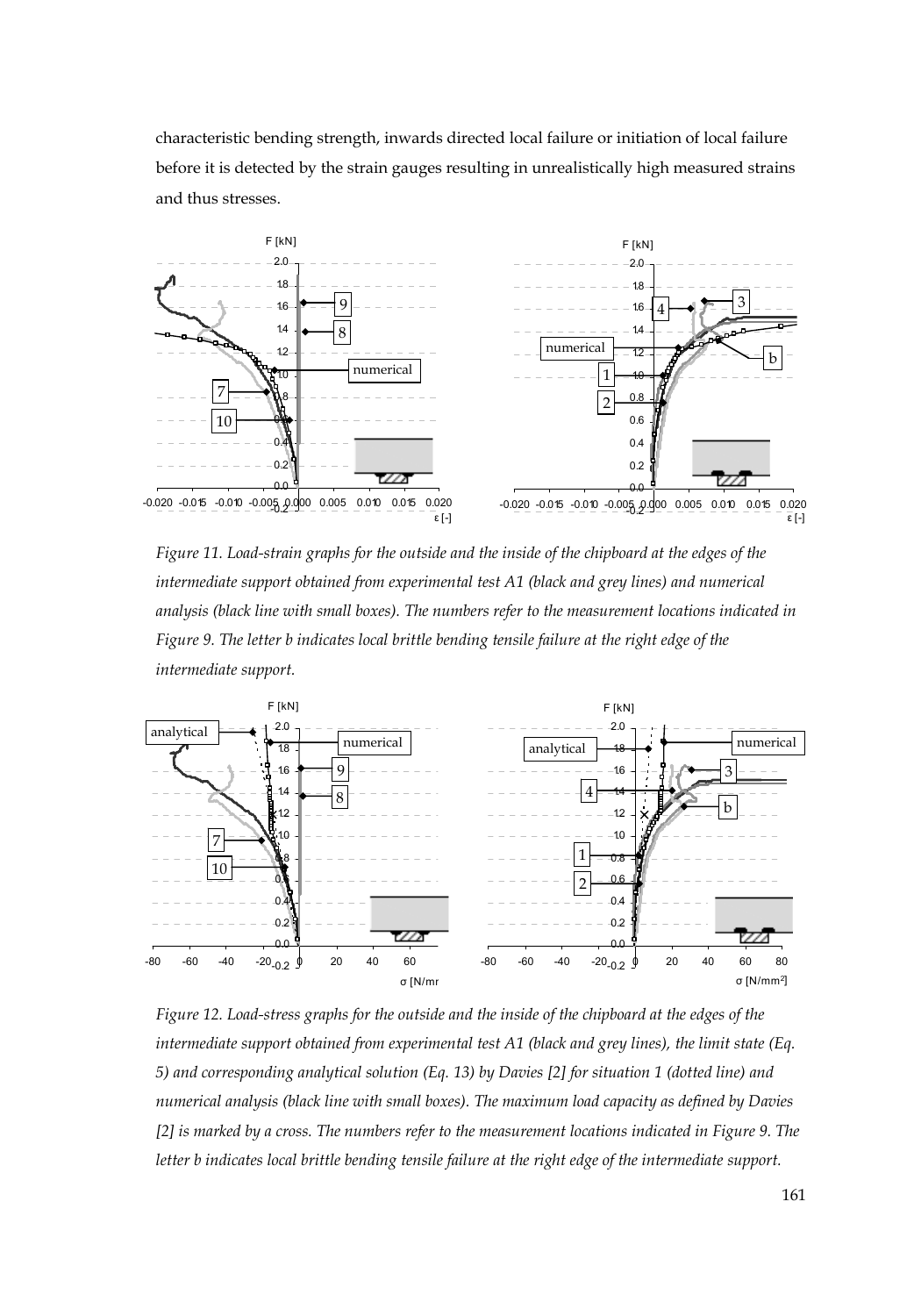Figure 12 shows the load-stress behaviour at the edges of the intermediate support. The stresses are derived from the measured strains by applying Hook's law. This law is only valid for physical linear elastic material behaviour. Therefore, the load-stress graphs (in compression) are only valid up to the point where the characteristic compressive strength of the lower facing is reached. The load-strain graphs show no clear transition between physical linear elastic behaviour and physical non-linear behaviour at the outside of the lower facing. Therefore, the point where the characteristic compressive strength of the outside of the lower facing is reached, thus the point up to where the load-stress graphs are valid, is difficult to indicate. However, this point is reached at some point after 1.0 kN per introduced load as the load-displacement graphs in Figure 10 show physically linear elastic behaviour of the test specimen up to approximately 1.0 kN per introduced load.

The load-stress behaviour can be compared to the limit states and corresponding analytical solutions by Davies [2]. It can be seen that the analytical results predict the load-stress behaviour accurately up to approximately 0.9 kN. From this point the experimental results start to diverge from the analytical results. This may be explained by the fact that the analytical results are only valid for small rotations however the experimental tests show that the effects of large rotations may not be neglected. The analytical results therefore underestimate the effects of the local bending moment in the lower facing resulting in less pronounced geometrical non-linear behaviour. Another explanation for the divergence of the experimental results can be found in the negligence of physical non-linear behaviour of both the lower facing and core by the analytical results, however the experimental tests show physical non-linear behaviour of the core from approximately 1.0 kN and physical non-linear behaviour of the facing at some point after approximately 1.0 kN. The analytical results therefore overestimate the stiffness of the test specimen resulting in inaccurate loadstress behaviour from approximately 1.0 kN.

The measured ultimate loads off all experimental tests are shown in Table 3. The ultimate loads predicted by the limit states (Eqs. 5 and 6) and corresponding analytical solutions by Davies [2] are also shown for two situations:

- 1. Limit state defined as the characteristic compressive strength, resulting in an average ultimate load of 1,20 kN per introduced load.
- 2. Limit state defined as the interpolation between the characteristic compressive and bending strength, resulting in an average ultimate load of 1.28 kN per introduced load.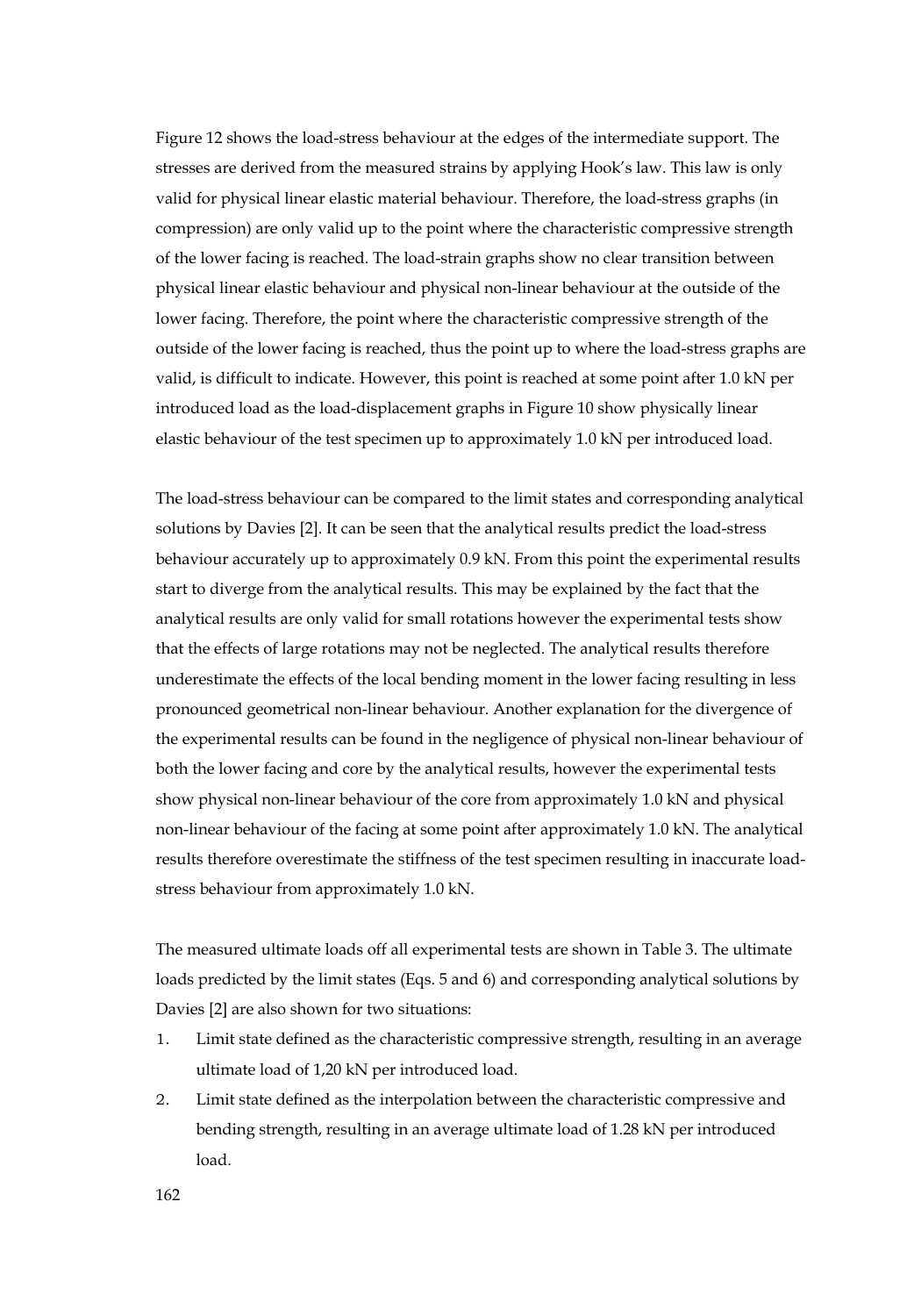| Test specimen                           | A1   |                     |      | A2 A3 A4 B1 |           | B2   | B3   | <b>B4</b> | Average |
|-----------------------------------------|------|---------------------|------|-------------|-----------|------|------|-----------|---------|
| Experimental results                    |      | 1.28 1.16 1.36 1.40 |      |             | 1.54      | 1.46 | 1.39 | 1.48      | 1.38    |
| Results by Davies [2]                   |      |                     |      |             |           |      |      |           |         |
| 1. $f_{f;c;k}$ * (Eq. 5)                | 1.21 | 1.22                | 1.18 | 1.17        | 1.23 1.17 |      | 1.19 | 1.22      | 1.20    |
| 2. $f_{f,c;k}$ - $f_{f;m;k}$ ** (Eq. 6) | 1.30 | 1.31                | 1.26 | 1.25        | 1.32      | 1.25 | 1.27 | 1.30      | 1.28    |

*Table 3. Ultimate load (per introduced load) measured for all experimental tests and predicted by limit states and corresponding analytical solution by Davies [2] (All loads in kN.)* 

\* Limit state of the core as presented in Eq. 7 is reached or slightly exceeded for all experimental tests. \*\* Limit state of the core as presented in Eq. 7 is considerably exceeded for all experimental tests.

The average measured ultimate load equal to 1.38 kN per introduced load is 15% higher than 1.20 kN and 8% higher than 1.28 kN.

Remark: the characteristic core compressive strength is reached or slightly exceeded for situation 1 and considerably exceeded for situation 2 for all analytically predicted ultimate loads. Therefore, situation 2 does not predict a reliable ultimate failure load and the ultimate failure load of situation 1 is adopted in this research.

#### *4.5 Main conclusions*

Based on the experimental analysis the following main conclusions can be drawn.

- The experimental results strongly indicate that structural sandwich elements become sensitive to early local brittle bending tensile failure at the intermediate support if the width of this support is relatively small. All experimental results namely showed early local brittle bending tensile failure at the intermediate support before global tensile failure at mid-span or at the intermediate support could occur (the experimental tests are properly designed to obtain this failure mechanism). Since the width of the intermediate support equals the girder width, about 50-70mm, this failure mechanism cannot be ignored.
- The experimental results strongly indicate that the analytically predicted local behaviour and failure mechanism of structural sandwich elements at the edges of the intermediate support is correct. The test results of the stain gauges namely showed that the outside of the lower chipboard was subjected to only compression and the inside of the lower chipboard was first subjected to compression and then to tension before local brittle bending tensile failure was initiated. This indicates that the stresses in the lower chipboard comprise a component due to pure compression and bending and failure is initiated by exceeding the characteristic bending strength.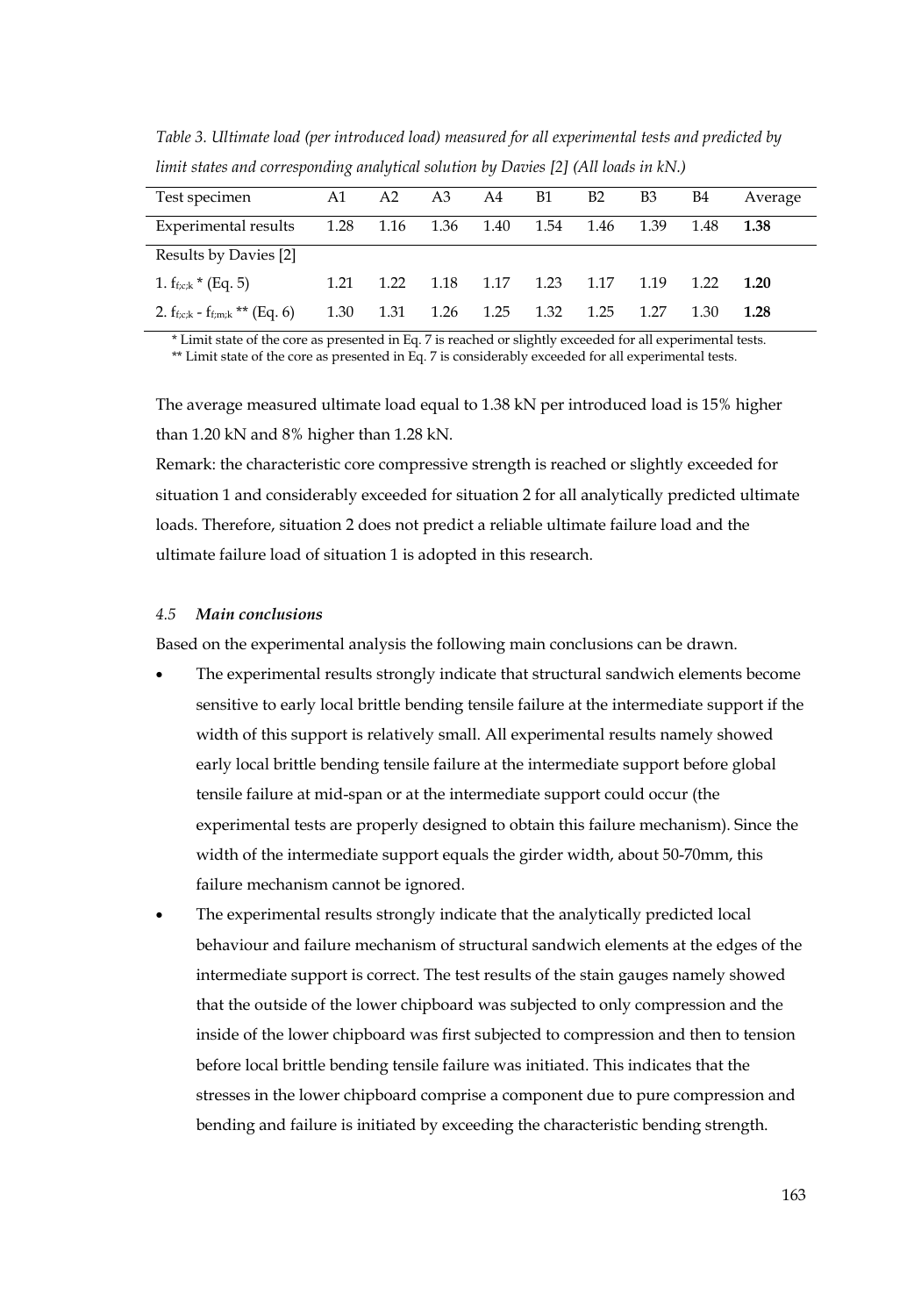Consequently, the introduction of the out-of-plane load as two point loads, two times F/2 as indicated in Figure 8b, seems to be correct.

- The experimental results strongly indicate that the limit states and corresponding analytical solutions by Davies [2] underestimate the local geometrical non-linear behaviour as they are only valid for second order linear elastic behaviour. Furthermore, the experimental results strongly indicate that the limit states and corresponding analytical solutions by Davies [2] overestimate the stiffness of the structural sandwich element at the intermediate support as they do not take into account the physical non-linear behaviour of both the facing and core.
- The experimental results strongly indicate to assume that the limit states and corresponding analytical solutions by Davies [2] predict a conservative ultimate failure load as the difference between the measured ultimate load and the average analytically predicted ultimate load, assuming the compression strength of the chipboard is the limiting factor (situation 1), is about 15%.

# **5 Numerical Analysis**

A numerical model is developed to obtain a further understanding of the local mechanical behaviour of structural sandwich elements at an intermediate support. Additionally, numerical simulations are performed for verification of the limit states and analytical solutions presented in chapter 3.

## *5.1 Numerical model*

Although particular attention is given to develop a numerical model representing the rather complex local mechanical behaviour at an intermediate support of structural sandwich elements, some simplifications are made as not all parameters could or have been measured. Simplifications are made to the out-of-plane straightness of the sandwich element, the adhesive layer at the interface of the facings and core and the mechanical properties of the facing and core material. Furthermore, the end supports and the load introduction are idealized, however the intermediate support was modelled in more detail to ensure accurate numerical results.

The nominal values of the sandwich element are adopted in the numerical model as a maximum deviation of the measured dimensions of all test specimens is less than 5%. The out-of-straightness of two out of eight test specimens is not modelled as the experimental results are corrected for the inaccuracies caused by the out-of-straightness.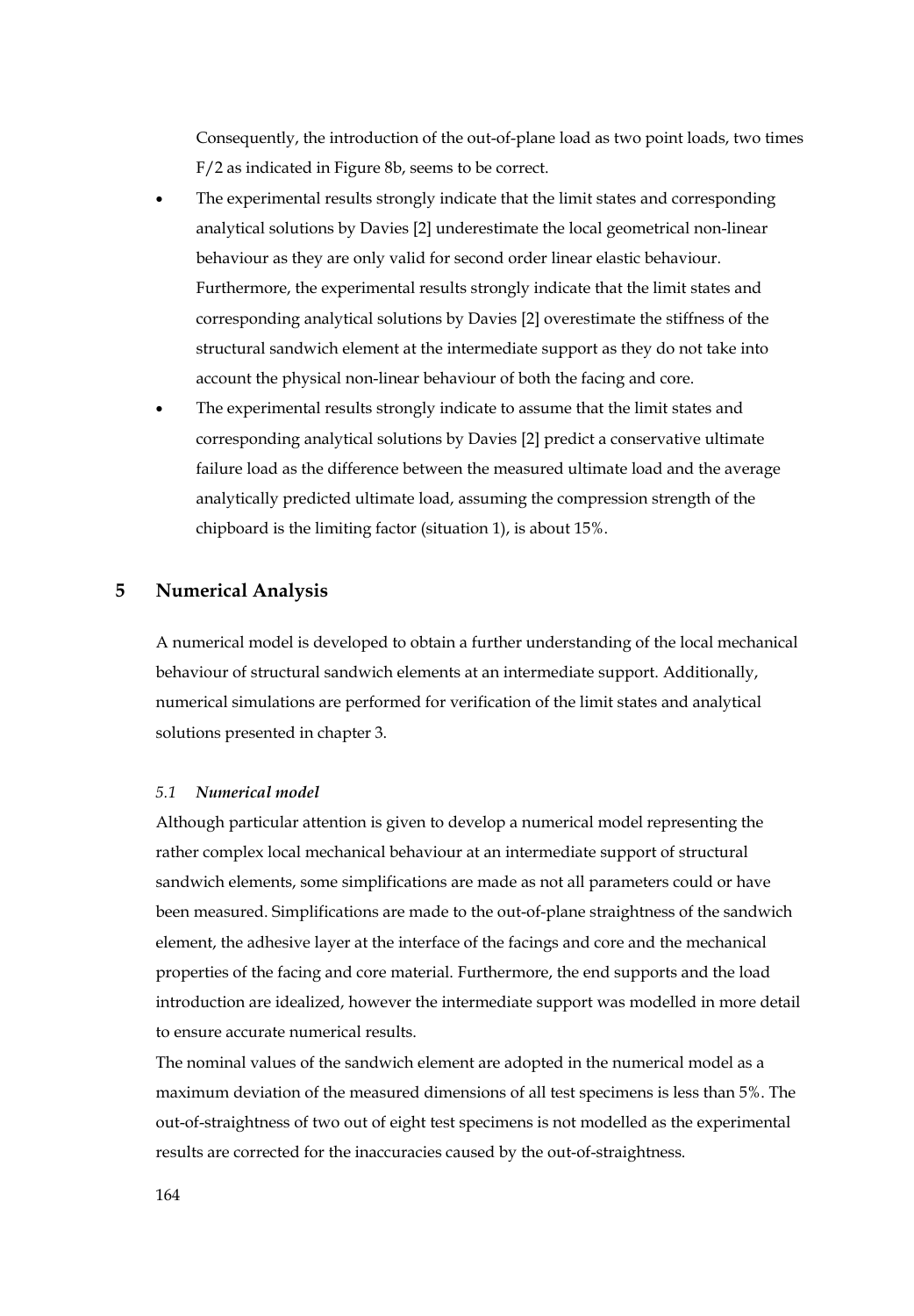## *5.1.1 Modelling the chipboard facings*

The chipboard facings are modelled by PLANE82 elements as these elements are commonly used to represent two-dimensional plane stress problems. A reduced 2x2 Gauss numerical integration scheme is adopted for the integration of the stiffness and stress stiffness matrices.

The orthotropic material properties of chipboard (Table 1), which are adopted from literature Blaß et al [6], EOTA [7], De Groot [3], are specified for the PLANE82 elements. However, the different behaviour of chipboard in compression, tension and bending cannot be applied as this behaviour cannot be described by the available material models. Therefore, the mechanical properties of chipboard in compression, tension or bending are applied at those locations were the chipboard is mainly subjected to respectively compression, tension or bending. The full-scale experimental tests show that the chipboard material is loaded beyond the elastic range at the location of the intermediate support. Therefore, an idealized bi-linear stress-strain diagram based on the mechanical properties of chipboard in compression as shown in Figure 13 is used to represent the material behaviour in compression and bending. The idealized stress-strain diagram does not predict brittle bending tensile failure. Therefore brittle bending tensile failure of the inside of the lower chipboard is simulated when the characteristic compressive strength is reached.

![](_page_22_Figure_3.jpeg)

*Figure 13. Idealized stress-strain diagram adopted for the material behaviour of chipboard in compression* 

## *5.1.2 Modelling the EPS core and intermediate support*

The EPS core is modelled by the same PLANE82 elements as used for the chipboard facings. The material properties of EPS (Table 2), which are adopted from literature EOTA [7], De Groot [3], are specified for the PLANE82 elements.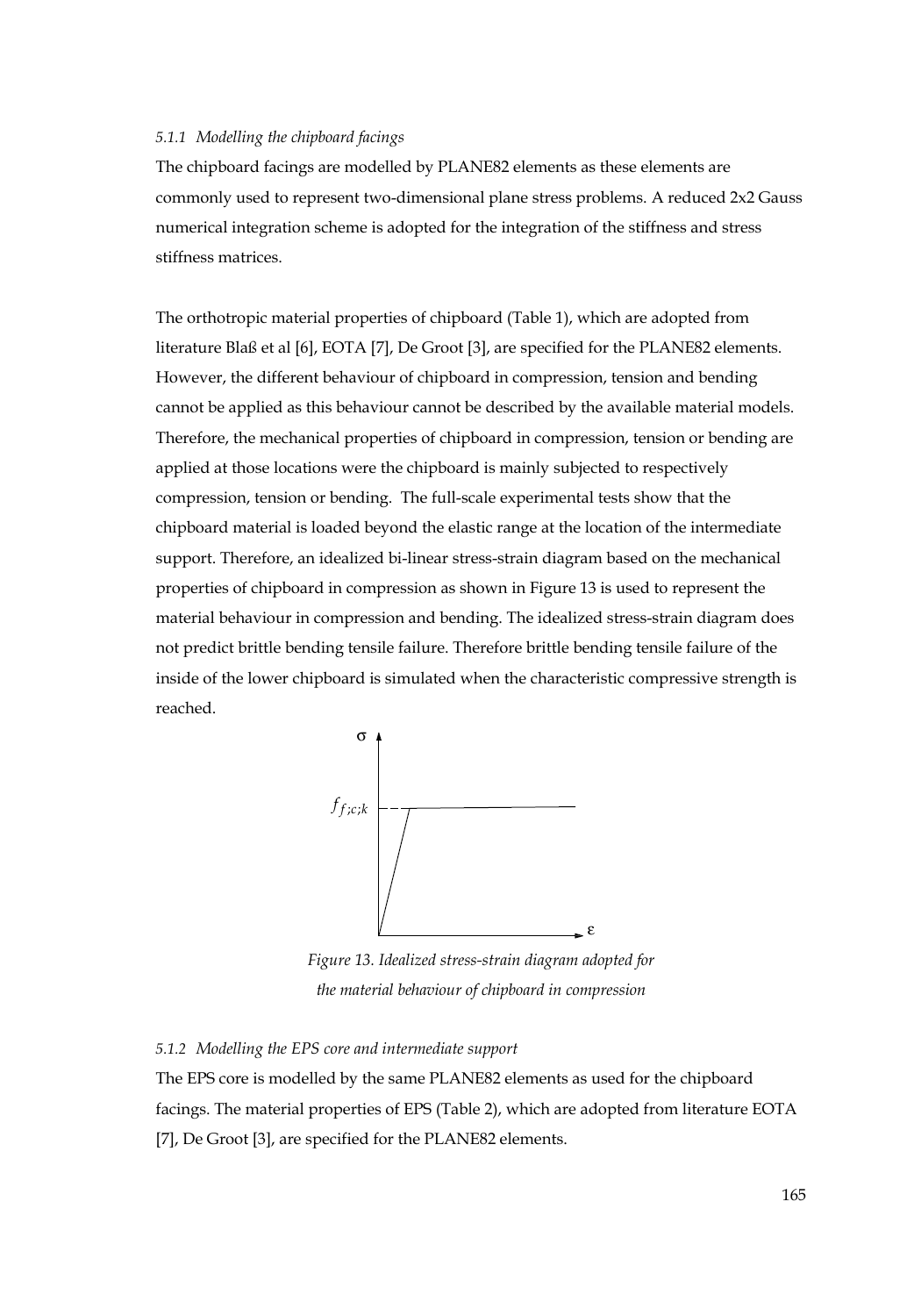At the intermediate support the stress-strain relation of the EPS material is represented by a multi-linear stress-strain diagram (Fig. 14), based on results of compressive tests performed by Kingspan - Unidek B.V.. At other locations, the EPS material is loaded within the elastic range. Therefore, it is considered sufficient to model the EPS material behaviour as linear elastic at other locations. Modelling of physical non-linear material behaviour of the EPS material at the load introduction is not taken into account, as in the experimental analysis the load introduction is designed such that the loads are spread sufficiently into the EPS material. Modelling of residual stresses originated in the production process is not taken into account.

![](_page_23_Figure_1.jpeg)

*Figure 14. Multi-linear stress-strain diagram adopted for the material behaviour of EPS at the location of the intermediate support* 

The plywood intermediate support is modelled by the same PLANE82 elements as used for the chipboard facings. The orthotropic material properties of plywood, which are adopted from literature Blaß *et al*. [6], are specified for the PLANE82 elements and a linear elastic stress-strain relation is modelled.

#### *5.1.3 Modelling the boundary conditions*

To accurately simulate the local mechanical behaviour at the intermediate support, the geometry of the sandwich element is connected to the geometry of the intermediate support by modelling an interface layer that comprises a flexible contact between two associated element types, TARGE169 and CONTA172. The pure Lagrange multiplier method is applied as contact algorithm as this method enforces zero penetration within certain tolerances when contact is closed.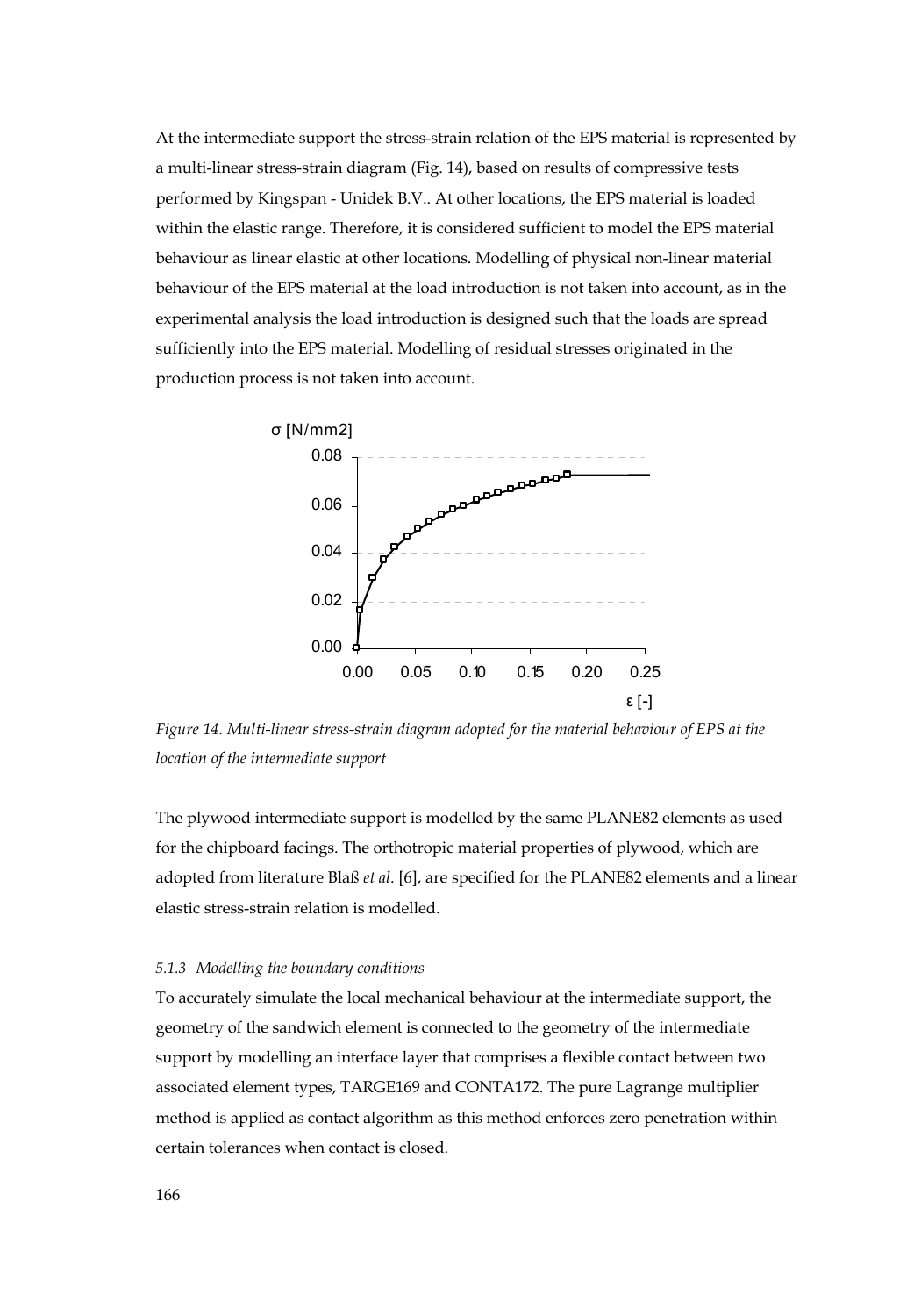By using symmetry conditions only half the sandwich structure has to be modelled resulting in an efficient model and a reduction of computational time. The end supports of the sandwich model are idealized as simple roller supports and to prevent rigid body motion the geometry of the intermediate support is hinged supported. The numerical model consists of a fine mesh near the intermediate support, a transition zone and a coarse mesh. Local mesh refinement at the intermediate support is applied to obtain accurate results.

#### *5.1.4 Solution procedure*

All numerical analyses in this research are performed with the Finite Element program ANSYS 11.0 as displacement controlled geometrical and physical non-linear analyses in which the Newton-Raphson step-by-step incremental iterative solution procedure is adopted.

#### *5.1.5 Calibration Finite Element model*

The calibration of the Finite Element model is based on the results obtained from the experimental tests, the mechanical properties adopted from literature Blaß et al [6], EOTA [7] and De Groot [3] and the assumed stress-strain relation of the EPS core based on results of compressive tests performed by Kingspan - Unidek B.V.

## *5.2 Numerical results and main conclusions*

The discussion of the results obtained from the numerical analysis focuses on the global load-displacement behaviour and the local mechanical behaviour. For the global loaddisplacement behaviour, the numerical results are compared to the analytical solution by Berner [4] and De Groot [3] and the test results of experimental test A1 (Fig. 10). For the local mechanical behaviour, the numerical results are compared to the limit state and corresponding analytical solution by Davies [2] and the test results of experimental test A1 (Fig. 11 and Fig. 12). Based on the comparison of the numerical, analytical and experimental results the following main conclusions can be drawn.

The results obtained from the numerical analysis predict the global loaddisplacement behaviour and local mechanical behaviour quite well. The loaddisplacement graphs obtained from the numerical analysis and experimental test A1 capture similar load-displacement behaviour and the absolute and relative differences are small. The load-strain and load-stress graphs obtained from the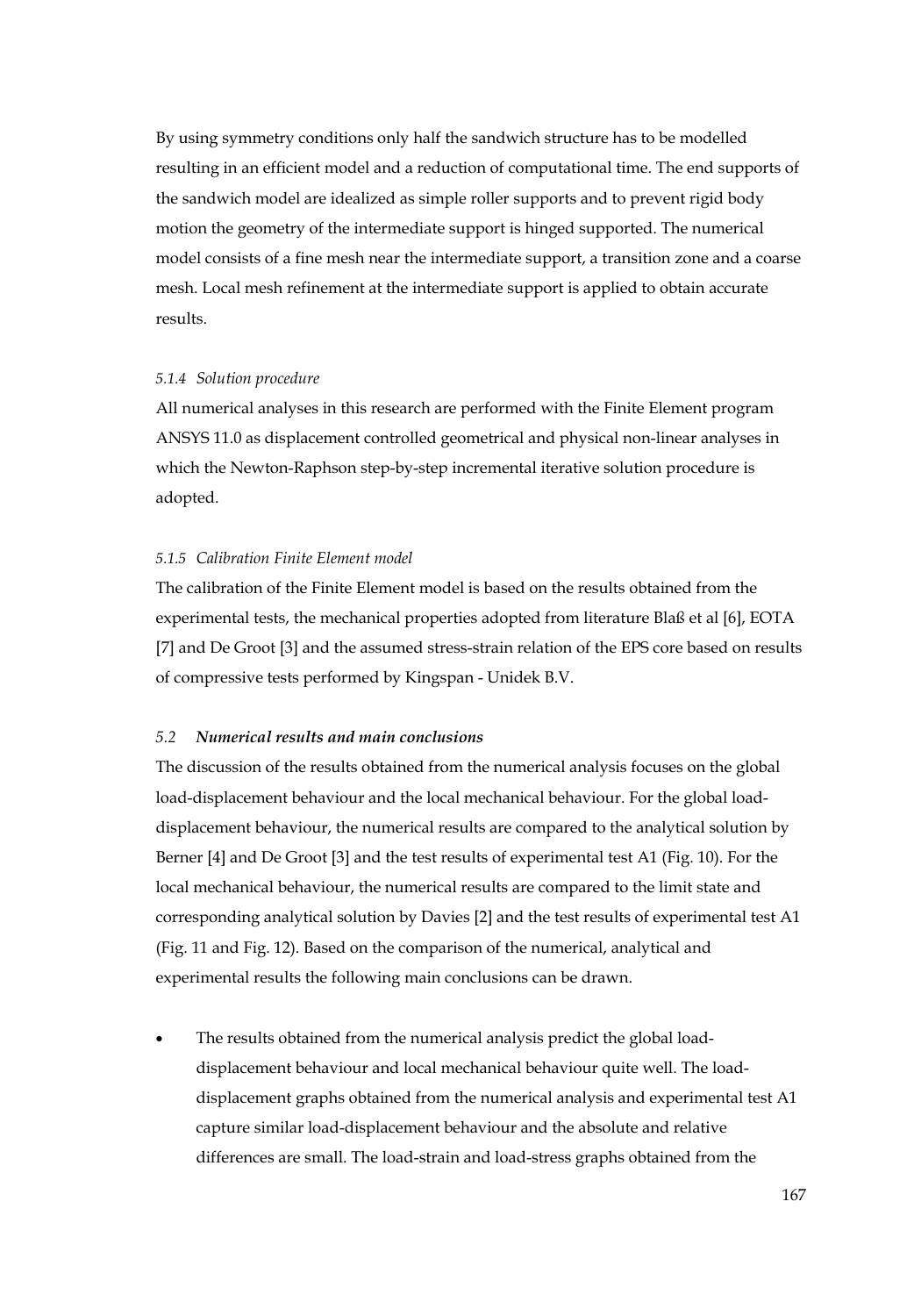numerical analysis and experimental test A1 show similar local mechanical behaviour at the edges of the intermediate support and local failure is found at the inside of the lower facing at the edge of the intermediate support.

- The load-strain graphs obtained from the numerical analysis show no unloading at initiation of local brittle bending tensile failure of the inside of the lower facing at the edge of the intermediate support. The numerical model cannot simulate brittle bending tensile failure and thus unloading as the stress-strain relation modelled for chipboard in bending is based on chipboard in compression. Consequently, the inside of the lower facing shows physical non-linear behaviour instead of brittle bending tensile failure.
- The load-stress graphs obtained from the numerical analysis correspond to the loadstress graphs obtained from the analytical analysis up to a load of 1.0 kN per introduced load. From this load, the analytical results start to diverge from the numerical results. This can be explained, as discussed before, by the fact that the analytical results are only valid for small rotations and do not take into account physical non-linear behaviour of both the lower facing and core.
- The numerical and experimental results strongly indicate that the limit state and corresponding analytical solution by Davies [2] predict a conservative failure load. The numerically and experimentally obtained average ultimate load equal to 1.24 kN and 1.38 kN per introduced load are respectively 3.3% and 15.0% higher than the average analytically obtained ultimate load equal to 1.20 kN per introduced load.

Remark: In [9], the analytical solution presented by the SKH publication [1] is discussed. The numerical and experimental results strongly indicate that this analytical solution predicts a conservative failure load. The numerically and experimentally obtained average ultimate load are respectively 118% and 142% higher than the analytically obtained ultimate load equal to 0.57 kN per introduced load. This can be explained by the fact that the analytical solution overestimates the local bending moment in the lower facing as the load introduction at the intermediate support is represented by one point load (Fig. 8b).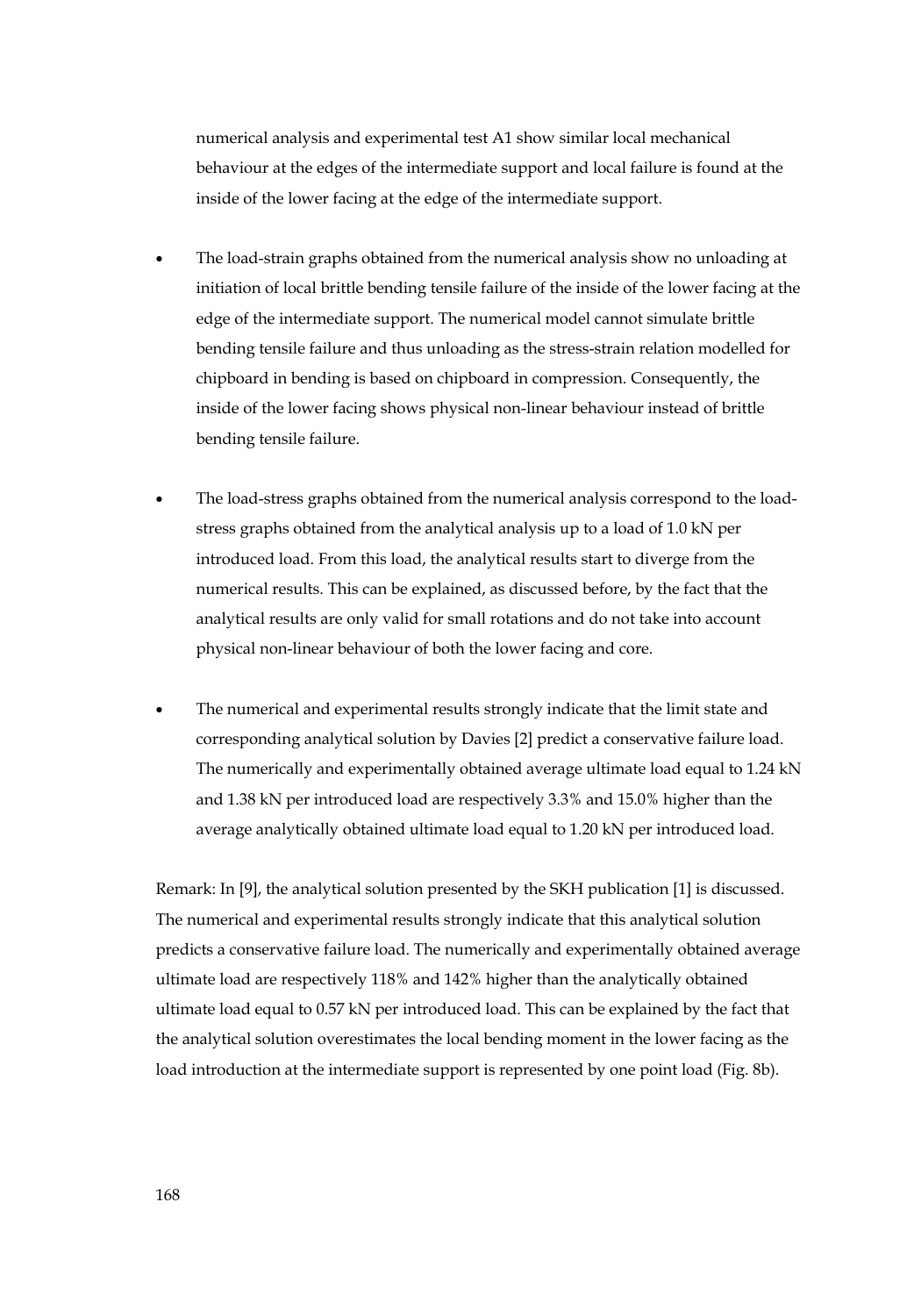## **6 Conclusions**

Based on the analytically, experimentally and numerically obtained results it can be concluded that structural sandwich elements can become sensitive to early local failure. In this case, the load-bearing capacity of structural sandwich elements is limited by local brittle bending tensile failure of the inside of the lower chipboard at the edge of the intermediate support due to a combination of an in-plane compressive load and an out-ofplane load. Since the relatively small adopted width of 50 mm in this research is equal to the generally applied girder width of about 50-70 mm, it is concluded that this local failure mechanism cannot be ignored.

In publications by SKH [1] and Davies [2] univocal local mechanical behaviour and failure of structural sandwich elements at an intermediate support is described, but both publications are not univocal regarding the derivation and formulation of the analytical solutions. Based on this research, it can be concluded that the existing analytical solutions by SKH [1] and Davies [2] both predict a safe ultimate load. The assumption of unsafe existing analytical solutions concerning the local mechanical behaviour concluded by De Groot [3] is partly based on an incorrect application of these existing analytical solutions and thus incorrect calculated ultimate loads.

The limit state for the lower facing based on the compressive strength (situation 1, Eq. 5) and corresponding analytical solution based on a load introduction as two times F/2 as indicated in Figure 8b (Eq. 13) (Davies [2]), describe the local mechanical behaviour at an intermediate support of a structural sandwich element most accurate and predict a safe ultimate load. In the analytical solution a modified foundation constant (Eq. 2) is adopted.

Finally, the research objective is fulfilled as the aforementioned limit state and corresponding analytical solution can be regarded as an improved and reliable analytical design approach for the local mechanical behaviour of structural sandwich elements at an intermediate support. This design approach is proposed to be used in practice.